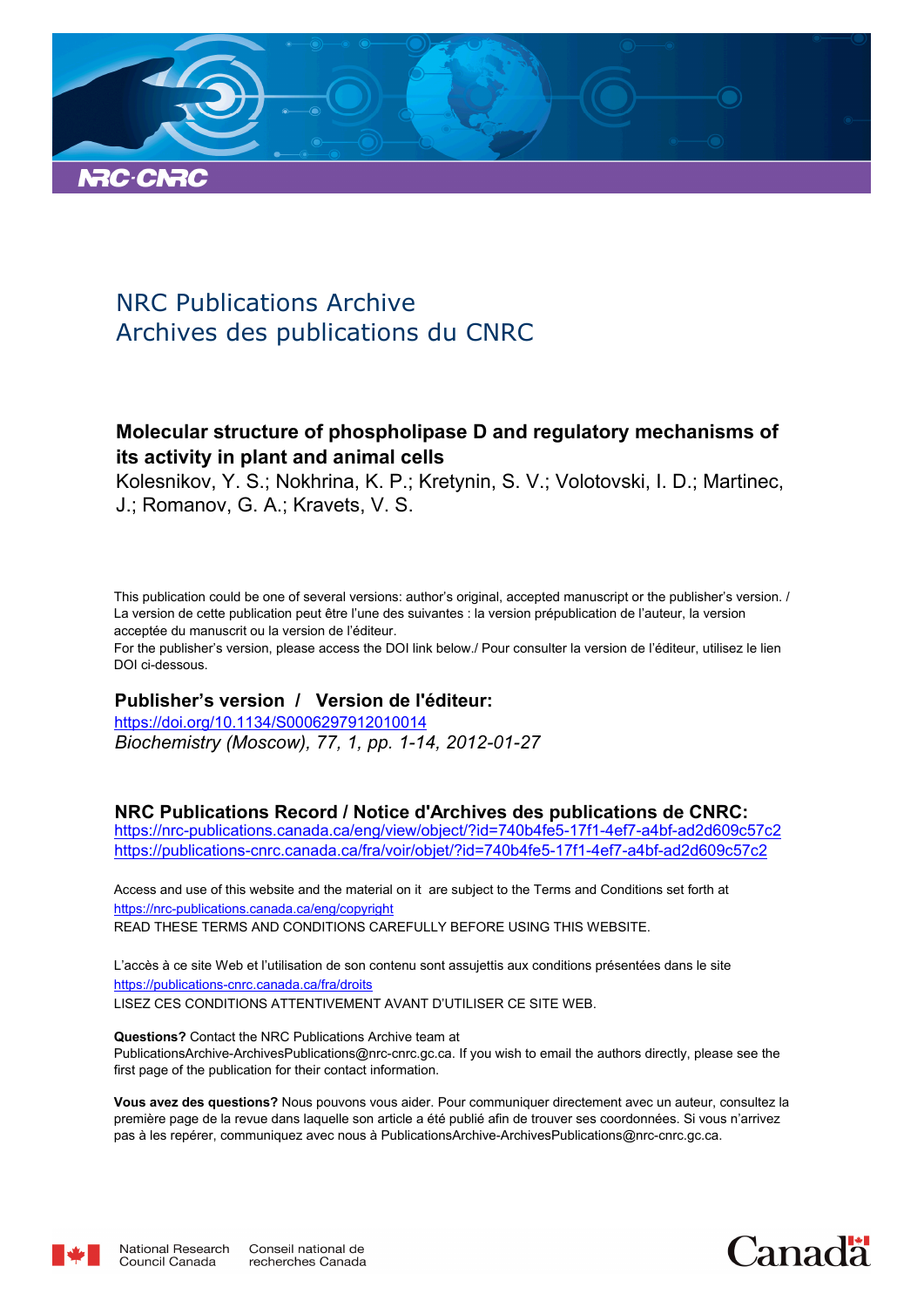#### REVIEW

Molecular Structure of Phospholipase D and Regulatory Mechanisms of Its Activity in Plant and Animal Cells

{running title} PLD STRUCTURE AND ACTIVITY IN PLANT AND ANIMAL CELLS

Y. S. Kolesnikov<sup>1</sup>, K. P. Nokhrina<sup>2</sup>, S. V. Kretynin<sup>1</sup>, I. D. Volotovski<sup>3</sup>, J. Martinec<sup>4</sup>, G. A. Romanov<sup>5</sup>, and V. S. Kravets<sup>1\*</sup>

KOLESNIKOV et al.

<sup>1</sup>Institute of Bioorganic Chemistry and Petrochemistry, National Academy of Sciences of Ukraine, ul. Murmanskaya 1, 02094 Kiev, Ukraine; fax: +38  $(044)$  573-2552; E-mail: kravets@bpci.kiev.ua <sup>2</sup>Plant Biotechnology Institute, National Research Council of Canada, 110 Gymnasium Place, Saskatoon, SK, S7N 0W9, Canada; E-mail: Kateryna.Nokhrina@nrc-cnrc.gc.ca <sup>3</sup>Institute of Biophysics and Cell Engineering, National Academy of Sciences of Belarus, ul. Akademicheskaya 27, 220072 Minsk, Belarus; Email: volot@biobel.bas-net.by 4 Institute of Experimental Botany, Academy of Sciences of the Czech Republic, Rozvojova 263, 16502 Prague 6, Czech Republic; fax: +420 (225) 106-456, E-mail: martinec@ueb.cas.cz 5 Institute of Plant Physiology, Russian Academy of Sciences, ul. Botanicheskaya 35, 127276 Moscow, Russia; E-mail: gar@ippras.ru

Received February 1, 2011 Revision received March 23, 2011

*Abbreviations*: Gα, α-subunit of heterotrimeric G-protein; PKC, protein kinase C; PLD, phospholipase D; PtdIns $(4,5)P_2$ , phosphatidylinositol-4,5bisphosphate.

\* To whom correspondence should be addressed.

Abstract—Phospholipase D (PLD) catalyzes hydrolysis of phospholipids with production of phosphatidic acids, which often act as secondary messengers on transmission of intracellular signals. This review summarizes data of various leading laboratories on specific features of organization and regulation of PLD activity in plant and animal cells. The main structural domains of PLD (C2, PX, PH), the active site, and other functionally important parts of the enzyme are considered. Regulatory mechanisms of PLD activity are characterized in detail. Studies associated with molecular design, analysis, and synthesis of new nontoxic substances capable of inhibiting different PLD isoenzymes *in vivo* are shown to be promising for biotechnology and medicine.

**DOI**: 10.1134/S000629791201001?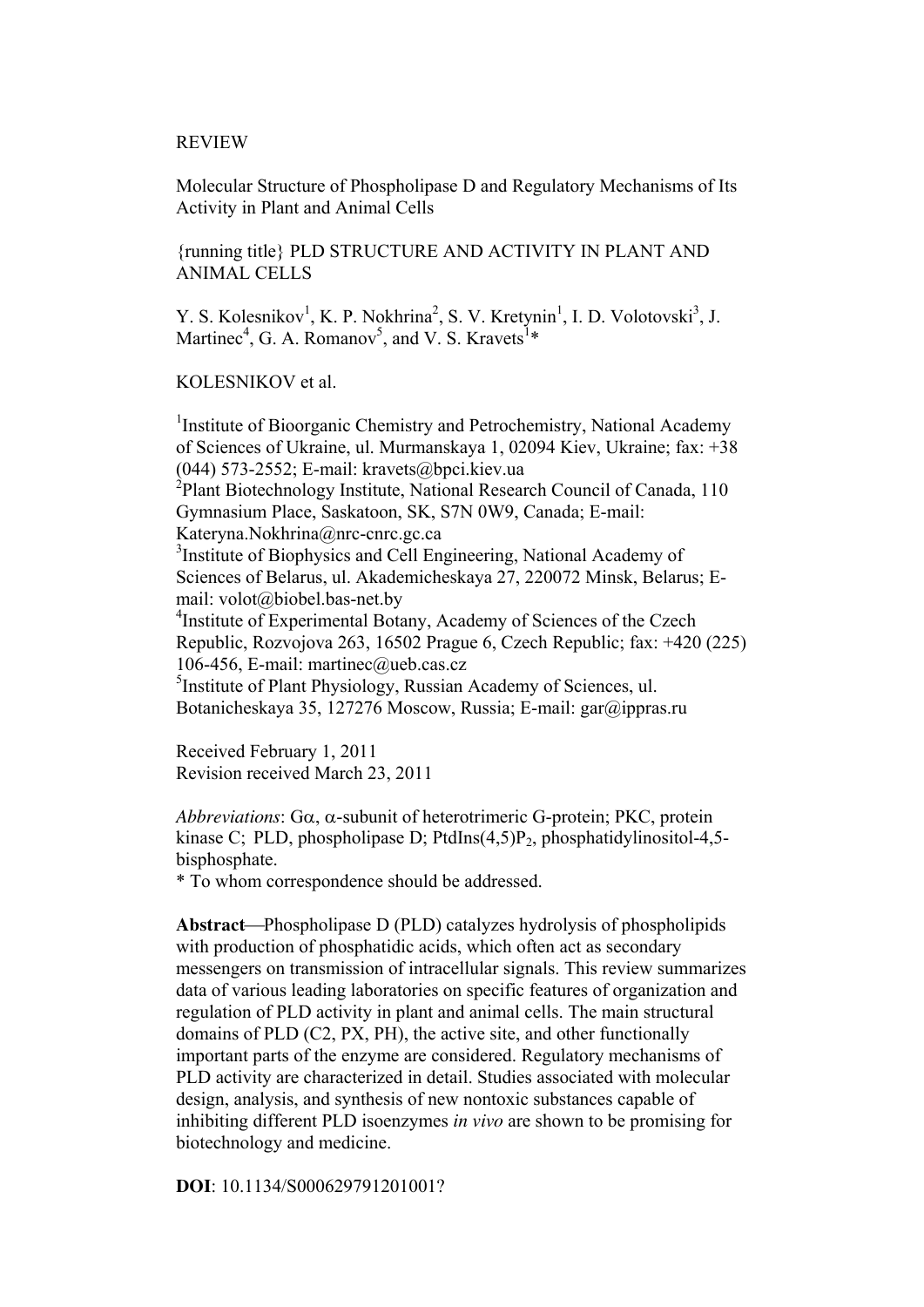*Key words*: phospholipase D, domains, calcium, lipids, G-proteins, protein kinases, protein–protein interactions

 Phospholipase D (EC 3.1.4.4) (PLD) is an enzyme widely distributed in plants [1, 2] and animals [3, 4]; it catalyzes hydrolysis of the phosphodiester bond in structural phospholipids (phosphatidylcholine, phosphatidyl ethanolamine, etc.) with production of phosphatidic acid and low molecular weight water-soluble compounds of choline or ethanolamine type [5]. Phosphatidic acid is considered to be not only a necessary structural element of membranes but also an important secondary messenger of hormone and stress signaling cascades [6, 7] and as a regulator of membrane transport [8]. Phosphatidic acid can also be generated by diacylglycerol kinases [9].

 PLD was found and cloned in plants, and the model plant *Arabidopsis thaliana* has been shown to have 12 PLD genes [10, 11]. PLD is very sensitive to external and internal factors, and its multiformity is favorable for fine coordination of enzyme activity and features of cell metabolism. PLD is actively studied on different organizational levels in both plants and animals.

 This review analyzes the data on PLD of plants and animals and also gives the authors' concept about the involvement of PLD in transmission of signals of such important phytohormones as cytokinins. In particular, known regulatory mechanisms of PLD activity are analyzed, and comparative characteristics of these enzymes in different cells are presented. A wide spectrum of factors known to play key roles in PLD regulation is considered, the organization of the enzyme is analyzed, its role in the regulation of cell metabolism is determined, and lines for studies on lipid signaling systems are described.

 Studies in biochemistry and molecular genetics are favorable for determination of the role of PLD in plant and animal cells [12]. There are data on the involvement of PLD in malignancies [13], angiogenesis [14], leukocyte adhesion, and chemotaxis [15]; the functions of the enzyme are considered in platelets [16], nerve cells [17], myocardium [18], lungs [19], in transfer of intracellular membranes [20, 21], and signal transmission in animals [6, 22-25] and plants [2, 11]. Moreover, the therapeutic potential of PLD inhibitors has been considered [4]. However, the published data on the regulatory mechanisms of PLD activity in plants and animals and on the involvement of PLD in signal transmission have not been analyzed yet. The purpose of this review is to fill this gap and to inform readers about researches in this field.

 PLD of animal cells is encoded by two genes and exists in two forms: PLD1 and PLD2 [26, 27]. PLD1 (120 kDa) is mainly present on endomembranes of the cell and is transported under the influence of extracellular stimuli. PLD2 (106 kDa) is located on the plasma membrane, has low *in vivo* activity, and is moderately stimulated by known activators of PLD1. Plants are found to have many genes of various PLD isoenzymes that encode high molecular weight multidomain proteins with molecular weights of 90-125 kDa. In *Arabidopsis* plants there are 12 genes of PLD: PLD $\alpha(3)$ ,  $\beta(2)$ ,  $\gamma(3)$ ,  $\delta$ ,  $\varepsilon$ , and  $\zeta(2)$  [2]; in rice there are 17 genes of PLD: PLD $\alpha(8)$ ,  $\beta(2)$ ,  $\delta(3)$ , κ,  $\zeta(2)$ , and  $\varphi$  [28]. In *Arabidopsis* PLD $\alpha$ 3 [29], PLD $\delta$ [11], PLDζ1 [2], and PLDε [30] are located mainly on the plasma membrane, PLD $\zeta$ 2 is connected with the tonoplast membrane [31], PLD $\alpha$ 1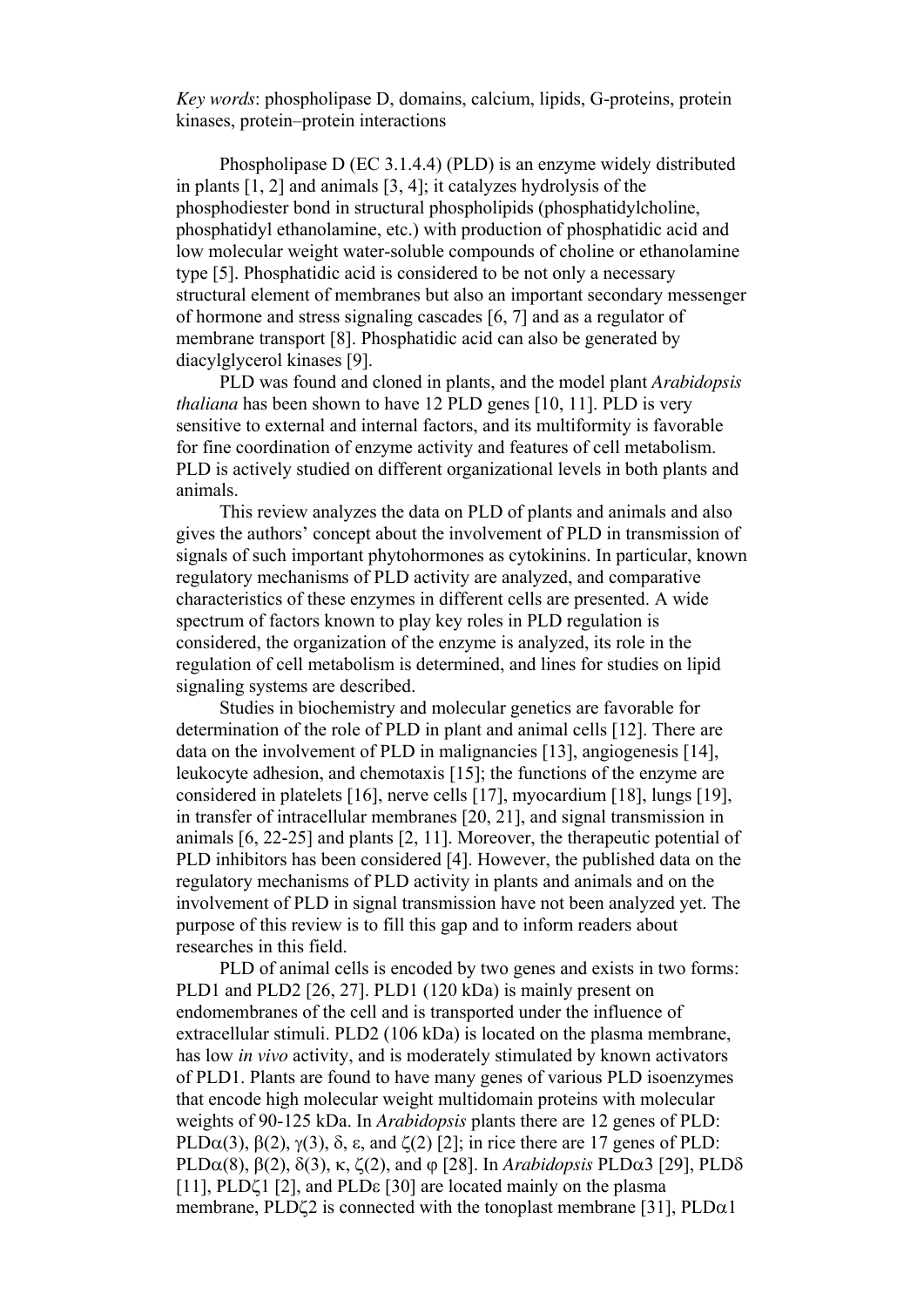shuttles between the cytosol and membranes [2], whereas PLD<sub>γ</sub>1 is located on intracellular membranes [2]. The location of PLDβ is not strictly determined [2]. PLD $\alpha$ 1 is the most active and PL $\zeta$ 1 and PLD $\varepsilon$  are the least active isoenzymes in plants. In the absence of activators and calcium in the incubation medium all PLD isoenzymes of plant cells are inactive *in vitro*.

## SPECIFIC FEATURES OF PRIMARY STRUCTURE OF PLD

 **Active site of PLD.** PLDs from animal and plant cells have a modular structure where sites responsible for catalysis are surrounded by regulatory sequences (figure). The active site of PLD consists of four conservative amino acid sequences (І-ІV) among which ІІ and ІV are especially conservative in various organisms. Every motif of II and IV contains the sequence, HxKxxxxDxxxxxxGSxN (abbreviated HKD, where x are nonconservative amino acids), and due to this sequence PLD can catalyze hydrolysis of phospholipids [32]. Residues of histidine (H), lysine (K), and aspartic acid (D) are directly involved in hydrolysis of phosphodiester bonds of phospholipids. The histidine residue in this case acts as a nucleophile that attacks the phosphorus atom of the substrate [32-34]. The catalytic site of PLD is formed when the HKD sequences are in the correct proximity. The PLD-catalyzed hydrolysis of the phosphodiester bond is supposed to occur in two stages by the so-called ping-pong mechanism: successive attack of the substrate by imidazole residues of histidines, each of which is a component of the catalytic sequences of HKD. As a result, the phosphatidic acid residue of the cleaved phospholipid covalently binds transiently with the imidazole group of histidine of PLD producing a short-lived intermediate that can be easily cleaved on attack by a water molecule [35, 36].

{Figure} Features of organization of phospholipase D of animal and plant cells. DRY, binding site of  $α$ -subunit of the heterotrimeric G-protein;  $G\beta$ γ, β- and γ-subunits of the heterotrimeric G-protein; І and ІІІ, conservative domains; PtdIns(5)P, phosphatidylinositol-5-phosphate; PtdIns(4,5)P<sub>2</sub>, phosphatidylinositol-4,5-bisphosphate; PtdIns $(3,4,5)P_3$ , phosphatidylinositol-3,4,5-trisphosphate

Key: 1) Plants 2) PLD 3) P 4) actin 5) Animals 6) acylation 7) PKCδ PKCα 8) tubulin 9) casein kinase 10) cyclin-dependent kinase (PLD2) 11) ribosomal S6 kinase 2 12) interaction with choline, 13) translocation to caveola 14) active site sequence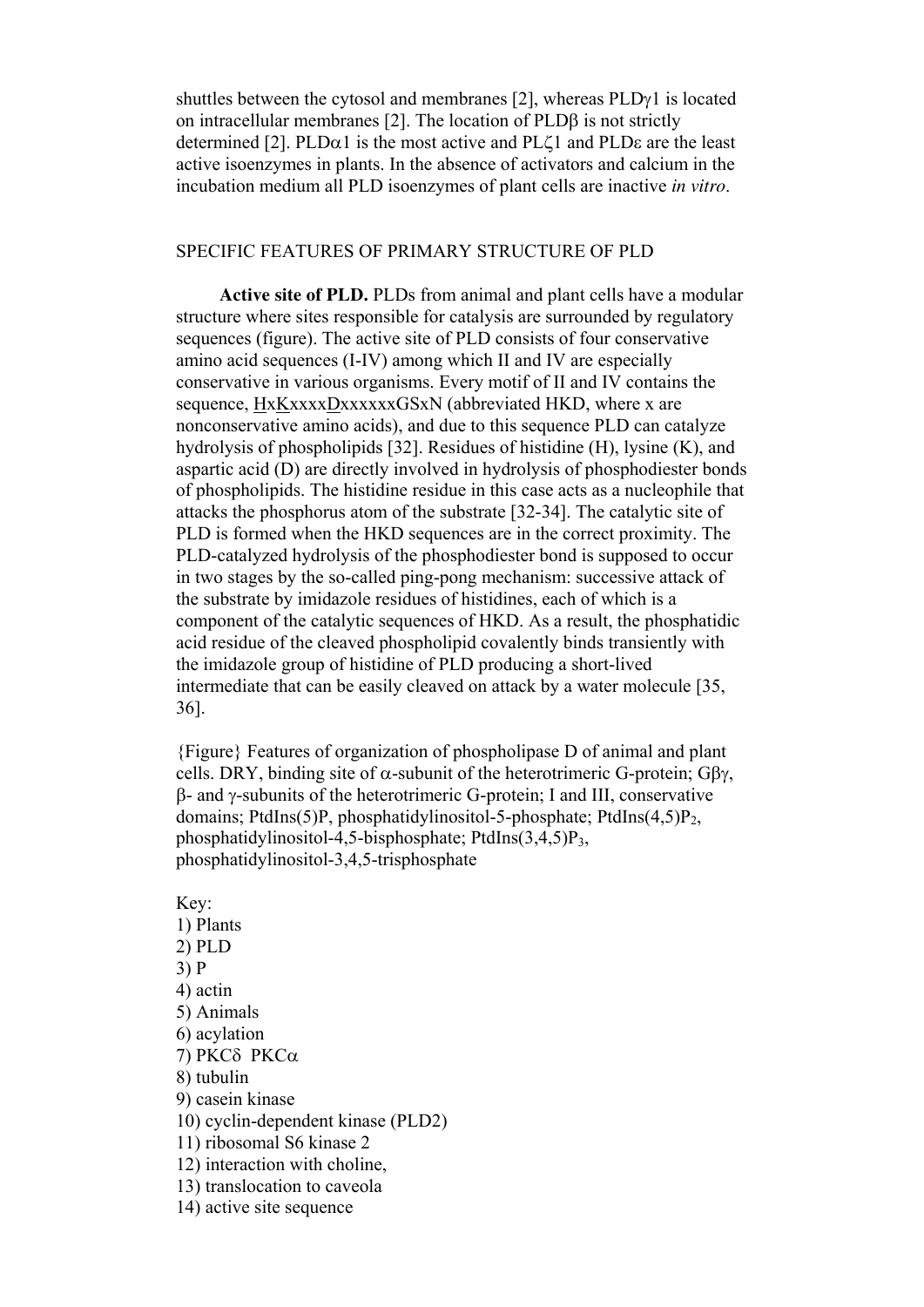15) binding site of oleic acid

16) binding domain of lipids and calcium ions

17) conservative domain

18) binding site of polyphosphoinositides

- 19) plextrin-homologous domain
- 20) binding site of  $G\alpha$
- 21) phox-homologous domain
- 22) phosphorylation site
- 23) negative regulation and caspase cut site

 **Lipid-binding PLD sequences.** Lipids can modify PLD in plant and animal cells. In particular, some phospholipids usually act not as substrates but as cofactors of the enzyme. The PLD activity depends on binding of the cofactor phosphatidylinositol-4,5-bisphosphate (PtdIns $(4,5)P_2$ ). In animals this is explained by the presence within the active site limits (between motifs ІІІ and ІV) of a conservative sequence that includes residues of basic and aromatic amino acids [37, 38]. This sequence ensures high levels of PLD1 and PLD2 activities and also promotes the translocation of PLD1 to membranes in response to extracellular signals [39, 40].

 The amino acid sequence of PLD enriched by basic and hydrophobic residues is involved in binding polyphosphoinositides [37]. This structure and its inverted repeat (RxxxxKxRR and RKxRxxxxR) in PLDβ of *Arabidopsis* and tomatoes surround the *C*-terminal sequence HKD [2, 41]. PLDβ1 contains all four residues of basic amino acids (mainly Arg) binding polyphosphoinositides, whereas one of them in PLDγ and PLDζ is replaced by a nonpolar or acidic residue. This structure in PLDδ has two conservative residues of basic amino acids, whereas in  $PLD\alpha$  and  $PLD\epsilon$  there is only one such residue and the other residues are replaced by nonpolar or acidic ones [2, 11]. In addition to inverted repeats that bind polyphosphoinositides (called PBR2), PLDβ also contains another site binding these lipids (PBR1) that is located near the *N*-terminal sequence of HKD [2]. PBR1 is believed to be an independent binding site of  $PtdIns(4,5)P<sub>2</sub>$  and of some other phosphoinositides; it consists of highly conservative amino acid residues and contains many side chains of lysine, arginine, and histidine residues. The specific binding of PtdIns $(4,5)$ P<sub>2</sub> with them plays an extremely important role in the regulation of plant PLDβ by this phospholipid because it promotes conformational rearrangements strengthening the enzyme association with the substrate  $[2, 41, 42]$ . PLD $\alpha$  and PLD $\delta$  contain amino acid substitutions in the abovementioned binding site of PtdIns $(4,5)P_2$  [2]. The phosphate group in the 4′-OH position of the inositol ring of PtdIns $(4,5)P_2$  plays a key role in formation of ionic bonds with lysine residues K437 and K440 of the PLDβ molecule [2].

Domain C2 interacting with lipid membranes depending on the  $Ca^{2+}$ concentration is another type of phosphoinositide-binding sequences of plant PLDs. This domain is not strictly specific to PtdIns $(4,5)P_2$ . At low level of  $Ca^{2+}$  negatively charged PtdInsP and PtdIns(4,5)P<sub>2</sub> molecules attract positively charged amino acid residues R and K in the C2 domain and thus favor the binding with substrates of PLDα of *Arabidopsis* and catalysis by PLDβ and PLD $\gamma$  [2, 43]. Binding sites of PtdIns(4,5)P<sub>2</sub> in domain C2 are also found in PLD $\alpha$  of cabbage [44], poppy [45], and tomatoes [46]. The C2 domain in PLDα of tomatoes binds with high affinity phosphatidic acid but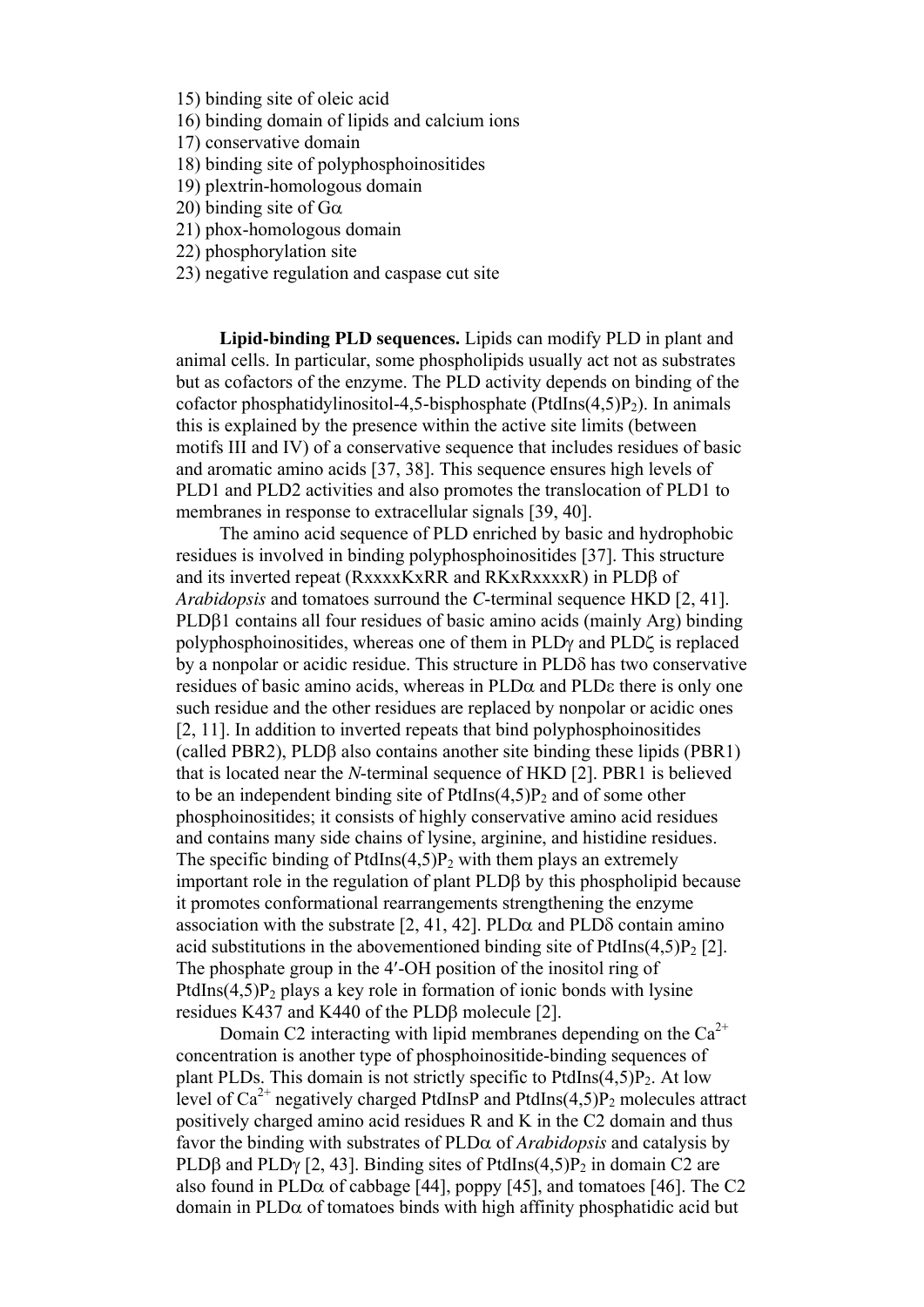not phosphatidylcholine, but association with phosphoinositides is markedly weakened on increase in the level of their phosphorylation [46].

 **Domain PX.** PLD of animals and PLDζ of plants contain the *N*terminal domain PX (named after the protein p47phox that is a subunit of NADPH oxidase of phagocytes), which includes a conservative sequence enriched in proline residues [2, 28]. The PX domain of PLD1 selectively binds PtdIns(5)P, thus promoting the translocation of the enzyme to membranes of endocytic vesicles [39], and also interacts with PtdIns(3)P and PtdIns $(3,4)P_2$  on the membranes [47]. This domain contains two binding sites of membrane phospholipids: one of them is highly specific to PtdIns $(3.4.5)P_3$ , PtdIns $(3)P_1$ , PtdIns $(5)P_2$ , and other phosphoinositides, whereas the other also binds phosphatidic acid, phosphatidylserine, and other negatively charged lipids. The concurrent binding of phospholipids with the abovementioned sites synergistically increases the affinity of domain PX for the membranes [48, 49]. The PX domain of PLD1 plays an important role in regulation of the enzyme translocation into endocytosis sites on the membranes under the influence of extracellular signals [40, 49]. In PLD1 and PLD2 this domain can stimulate the GTPase activity of the protein dynamin [50] and ensure the binding with PLD2 and activation of PLD2 of phospholipase Cγ1 [51], tyrosine kinase Syk [52], and protein kinase Cζ [53].

 **Domain PH.** PLD1 and PLD2 of animals [38] and also PLDζ of plants [2, 28] include the domain PH (plextrin-homologous domain) responsible for specificity of localization of these enzymes in cells. The PH domain is located near the *C*-terminus of the PX domain. Deletions or point mutations in the domain of PLD1 and PLD2 do not influence the activity *in vitro* [47, 54], but inactivate the enzymes *in vivo* due to disturbance of their localization in cells [38, 40]. The PH domain of PLD2 binds PtdIns $(4,5)P_2$ with moderate affinity but with high selectivity [38]. Deletion of this domain in PLD1 lowers the binding of this phosphoinositide [47], but did not influence the *in vitro* activation of PLD1 and PLD2 by phosphoinositides [37, 38]. This suggests the presence in the PLD structure of other sites of association with PtdIns $(4,5)P_2$ . The PH domain of PLD1 and PLD2 contains conservative cysteine residues (Cys240 and Cys241) that can be palmitylated and thus ensure the binding with the membranes independently of phosphoinositides [55-57], which stabilizes the interaction of the enzyme with the lipid bilayer [56]. Palmitylation promotes the translocation of PLD1 into endocytosis sites on the membranes under the influence of an extracellular stimulus [40] and the translocation of PLD2 from early endosomes onto the plasma membrane [38].

 **Loop-shaped sequence.** The primary structure of PLD1 of animal cells is uniquely characterized by the presence of a loop-shaped domain consisting of 116 amino acid residues (a.a.). Insertion of this sequence into PLD2 does not change the activity of this isoenzyme. The loop-shaped domain of PLD1 contains a site of negative regulation, which possibly is responsible for the low basal *in vitro* activity of PLD1 as compared to that of PLD2 [54]. This conservative sequence belonging to PLD1 also contains sites of cleavage by caspases. The *in vitro* action of caspases on this sequence weakens the sensitivity of PLD1 to protein kinase C but increases its sensitivity to small GTPases [58].

 **Sites of Ca2+ binding.** Based on specific features of the primary structure of the *N*-terminal domains binding lipids, PLD are subdivided onto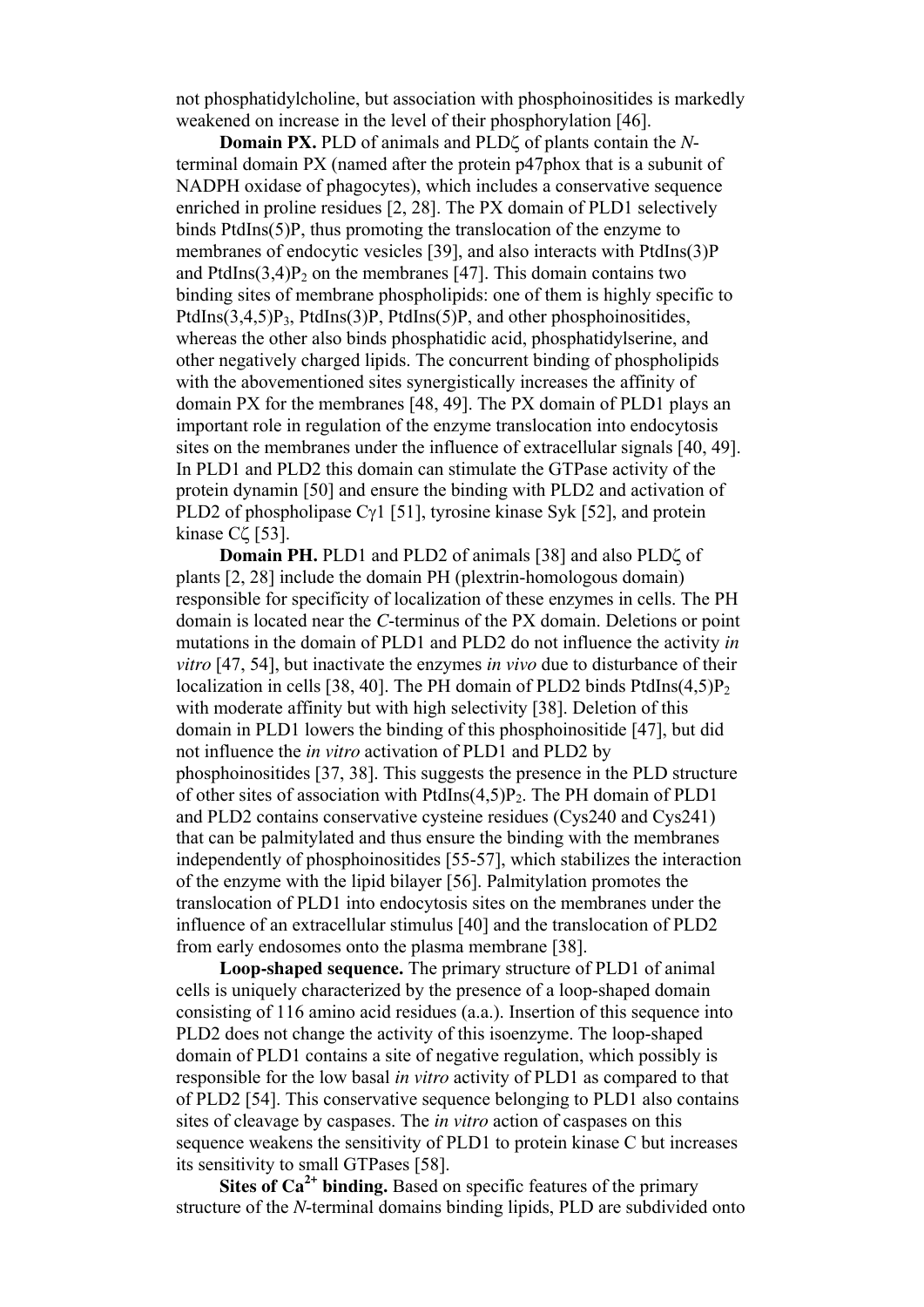C2-PLD (PLDα, PLDβ, PLDγ, PLDδ, and PLDε of plants) and PX/PH-PLD (PLDζ of plants and PLD1/2 of animals) (figure). The presence of *N*terminal conservative domain C2 consisting of 130 a.a. and binding  $Ca^{2+}$ and phospholipids is a unique feature of the majority of plant PLDs [2]. The binding of  $Ca^{2+}$  with the domain C2 provides for the PLD translocation to substrate on the membrane and induces changes in the enzyme conformation [46]. A direct binding of  $Ca^{2+}$  in three-looped structures of the C2 domain [11] has been shown for PLDα and PLDβ of *Arabidopsis* [2]. Calcium forms a coordination bond with four or five acidic amino acid residues in the calcium-binding loops (CBL) of the PLD domain C2. The main role in coordination of  $Ca^{2+}$  in the C2 domain of PLDB,  $\gamma$ , and  $\delta$  is played by two aspartic acid residues in the  $Ca^{2+}$ -binding loop 3 (CBL3), the only Asn residue in the Ca<sup>2+</sup>-binding loop 2 (CBL2), and Asp in the Ca<sup>2+</sup>binding loop 1 (CBL1) [2, 43]. In PLD $\alpha$  two of these amino acids are replaced in CBL1 and CBL2 by basic or neutral residues [11, 43], whereas the C2 domain of PLDε does not have any amino acid binding with calcium [30]. In PLD $\alpha$  of other plants coordination bonds with Ca<sup>2+</sup> are created with f asparagine and aspartic acid [59], glutamine and glutamic acid [41], and also their combination [42]. The above-described amino acid substitutions are responsible for the low affinity of PLD $\alpha$  and PLD $\epsilon$  for  $Ca^{2+}$ , and therefore these isoenzymes hydrolyze phospholipids only in the presence of high concentrations of  $Ca^{2+}$  [2] or at low pH values increasing the affinity for calcium. The  $Ca^{2+}$  binding has been also observed in the active site of PLD $\alpha$  [60] and PLD $\beta$ , where it is stimulated by phosphatidylserine [61].

 **Other functional regions of PLD.** PLDs of animal cells also contain other functional regions on the *N*- and *C*-termini. In particular, the *N*terminal amino acid sequence of human PLD1 (residues 1-49 and 216-318 including the PH domain) plays a key role in the stimulation of this enzyme by protein kinase  $C\alpha$  [62]. Moreover, the sequence consisting of 155 *N*terminal amino acids of human PLD1, especially Ser2, is involved in the interaction with polymerized F-actin [63]. The actin-binding domain of plant PLD located between catalytic subdomains in the limits of the conservative domain III contains asparagines and threonine residues that are directly involved in the actin binding [64]. The *C*-terminus of PLD can regulate the enzyme localization in the cells, contribute to its interaction with small GTPases of the RhoA family, and also play an extremely important role in stabilizing the active conformation of the catalytic site of PLD [65, 66].

 In plants an amino acid sequence DRY located on the *N*-terminal end of the HKD *C*-subdomain is responsible for the binding of  $PLD\alpha1$  with the heterotrimeric G-protein subunit Gα. Except for PLDζ and PLDγ2, this sequence is also present in other PLD isoenzymes of *Arabidopsis* [67]. Potential phosphorylation sites of serine, threonine, and tyrosine residues are found in the primary structure of PLDγ of *Brassica oleracea* and also in homologs of poppy  $PLD\alpha$  [45, 68].

#### REGULATORY MECHANISMS OF PLD ACTIVITY

 Activity of PLD is controlled by hormones, neurotransmitters, and other physiologically active molecules influencing the enzyme through specific regulatory mechanisms. And PLD is often contributes to signal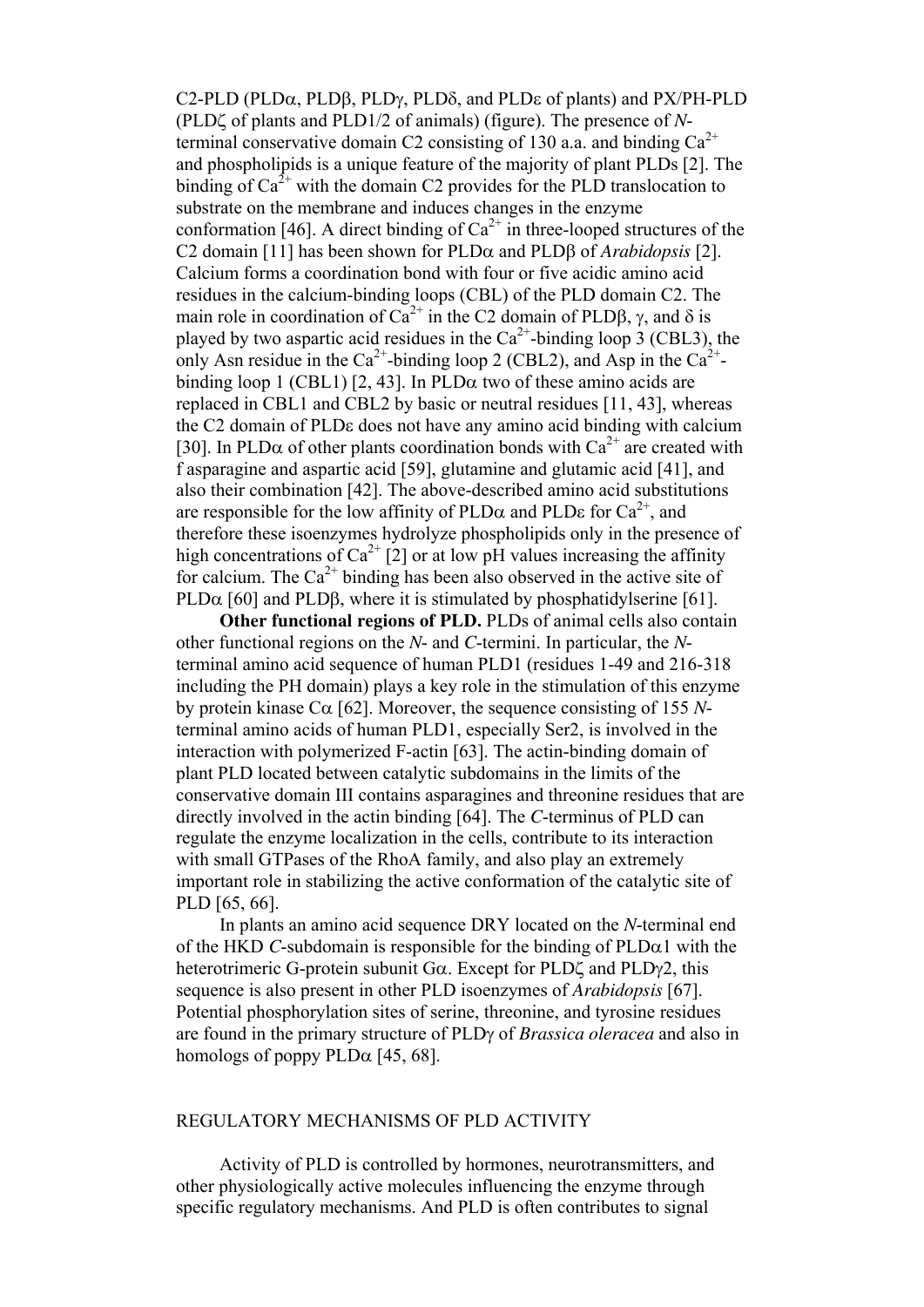transmission through production of phosphatidic acid as a secondary messenger. In particular, PLD is involved in transmission of signals of classic plant hormones such as abscisic acid [11] and cytokinin [69].

**Regulation of PLD activity by calcium ions.** Calcium plays an important role as a modifier of PLD activity in plant cells, in particular under the influence of cytokinin [70] and also as a cofactor of PLD isoenzymes containing the C2 domain [2, 43, 61]. Calcium ions activate PLD $\alpha$  and PLDB through binding with the C2 domain. This leads to conformational changes in the enzymes that result in strengthening the substrate binding and weakening the association with PtdIns $(4,5)P_2$  [2]. Calcium also binds with the active site of PLDβ, which increases its affinity for the activator (PtdIns $(4,5)P_2$ ) as discriminated for the affinity for the substrate (phosphatidylcholine) [61]. In turn, the binding of PtdIns $(4,5)P_2$ with the active site of the enzyme increases its affinity for the substrate [2]. In plants there are PLDs with activities depending on millimolar and micromolar concentration of Ca<sup>2+</sup> *in vitro*.

 Phospholipases D of plant cells are active *in vitro* in the presence of  $Ca<sup>2+</sup>$  concentrations of 10-100 mM and hydrolyze phospholipids independently of the presence in the substrate mixture of lipid cofactors (PtdInsP or PtdIns $(4,5)P_2$ ). In particular,  $Ca^{2+}$  (1-100 mM) *in vitro* activates PLDα isolated from cabbage [60], strawberry [42], *Vigna sinensis* [71], sunflower [72], and poppy [45]. The maximal activity of  $PLD\alpha1$  in *Arabidopsis* is observed at the  $Ca^{2+}$  concentration of 25 mM. On using pure phosphatidylcholine as a substrate, the activity of this enzyme is stimulated at Ca<sup>2+</sup> concentrations of 20-100 mM [2]. At the Ca<sup>2+</sup> concentration of 50 mM, the other PLD isoenzyme, PLDε, is also active [30]. Such high concentrations of  $Ca^{2+}$  activate those plant PLD isoenzymes that have the C2 domain with low affinity for  $Ca^{2+}$  [2].

Plant PLDs are also stimulated my micromolar concentrations of  $Ca^{2+}$ [5]. In the case of PLDβ, this is due to a high affinity of the C2 domain for Ca2+ [2]. Activities of PLDβ and PLDγ of *Arabidopsis* are maximal at 50  $\mu$ M Ca<sup>2+</sup>. PLD<sub>Y</sub> is less stimulated by Ca<sup>2+</sup> than PLD<sub>B</sub> and PLD<sub>a</sub>. Increase in  $Ca^{2+}$  concentration (>50  $\mu$ M) is associated with a decrease in the activities of PLDγ and PLDβ [2, 43]. Activities of the PLDγ subtypes PLDγ1 and PLDγ2 depend on the  $Ca^{2+}$  concentration similarly [73]. Moreover,  $PLD\alpha$  of castor bean in acidic medium (pH 4.5-5.0) is also stimulated *in vitro* at low  $Ca^{2+}$  concentration (50  $\mu$ M), but on increase in the pH value the active concentration of  $Ca^{2+}$  increases to millimolar values [2]. The activity of isoenzyme PLDδ of *Arabidopsis* is observed *in vitro* at both micro- and millimolar  $Ca^{2+}$  concentrations. The activity of PLD $\delta$  in the presence of an activator (oleic acid) is maximal at 100  $\mu$ M Ca<sup>2+</sup> [11]. PLD $\epsilon$ is also active *in vitro* at micromolar  $Ca^{2+}$  concentrations, but only in the presence of oleic acid [30].

 Plant cells also contain calcium-independent PLDs: PLDζ1 of *Arabidopsis* [2] and PLD of mustard seeds [74]. Moreover,  $Ca^{2+}$  does not markedly change the *in vitro* activity of purified PLD1 from animal cells [26].

**Modification of PLD activity by lipids.** PLDs are regulated by various lipids, and among them polyphosphoinositides are considered to be especially important modifiers of cytoskeleton dynamics, membrane transport, and enzyme activity [75]. PLDs sensitive to these phospholipids are involved in transmission of intracellular signals of hormones, in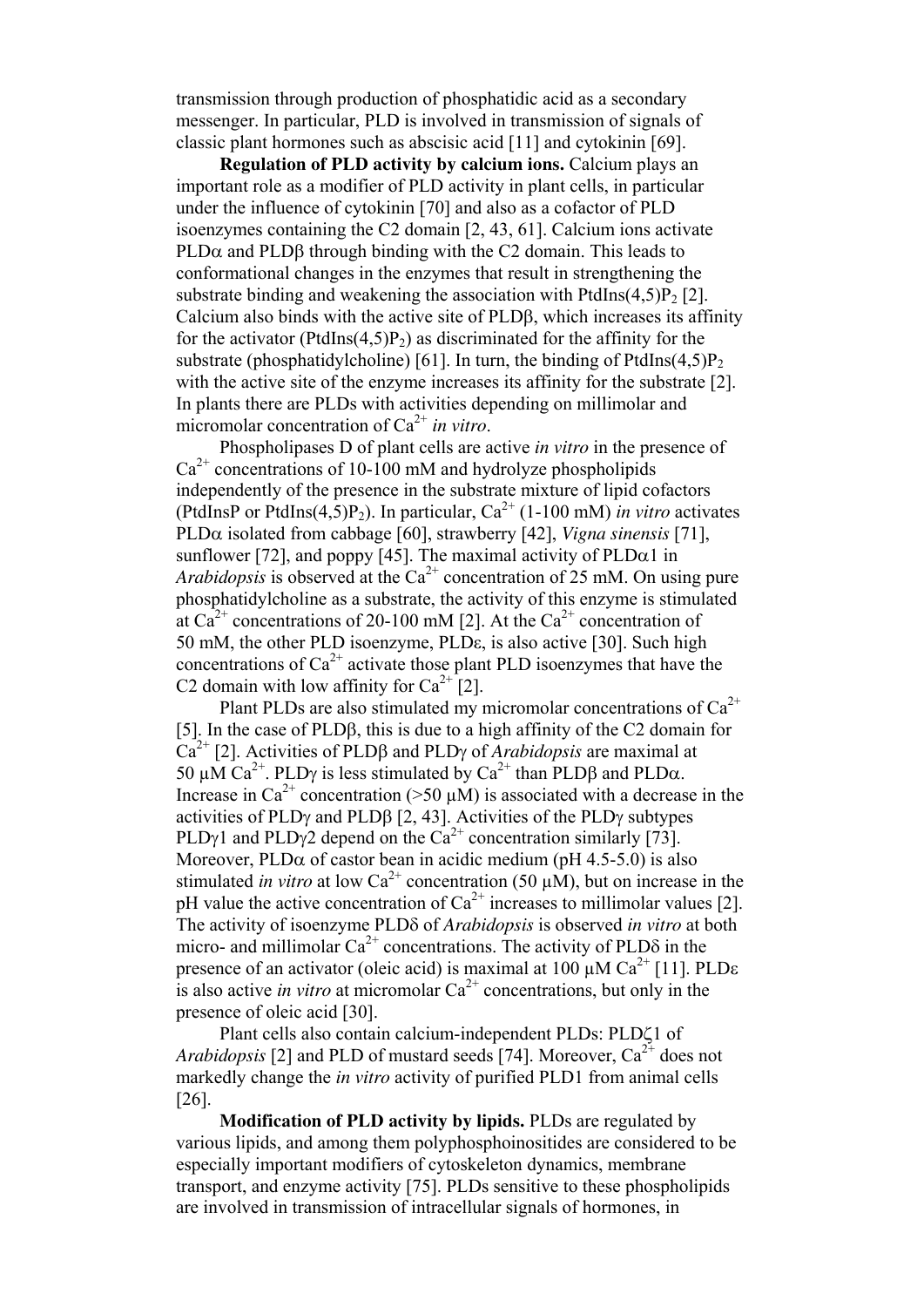particular of cytokinins in plants [76-78]. In animal cells the catalytic activities of PLD1 and PLD2 are sensitive to PtdIns $(4,5)P_2$ , which acts as their cofactor [26]. The binding of PtdIns $(4,5)P_2$  with PLD1 and especially with PLD2 is important for the stimulation of these enzymes [37, 55, 79]. PLD2 is allosterically activated by phosphatidylinositol-4,5-bisphosphate *in vitro* [37]. Optimal concentrations of this lipid provide for a positive effect of activators (proteins Rho, ARF1, and PKCα) on PLD1 *in vitro* promoting the PLD binding with a lipid bilayer [80]. The enzyme of PtdIns $(4.5)P_2$ biosynthesis, phosphatidylinositol-4-phosphate-5-kinase  $I\alpha$ , is favorable for an increase in PLD activity in Cos7 cells. The PLD2 activity increases under conditions of a simultaneous expression of the genes encoding PLD and the abovementioned phosphoinositide kinase [79]. As discriminated from other phosphoinositides, PtdIns $(3,4,5)P_3$  binds with residue Arg179 in the PX domain of PLD1 [49], stimulates the enzyme activity [49, 81], and also promotes the translocation of PKCζ into the cell nucleus [82], which results in activation of the nuclear PLD.

 In plants polyphosphoinositides are important cofactors of PLDβ, PLDγ, and PLDζ, and in their absence these isoenzymes are inactive *in vitro*. PLDβ of *Arabidopsis* displays the most pronounced specificity. This isoenzyme is stimulated *in vitro* over a wide range of PtdIns $(4,5)P_2$ concentrations [11]. PLDβ is less sensitive *in vitro* to other phosphatidylinositol phosphates [2]. PtdIns(4)P and PtdIns(4,5)P<sub>2</sub> are additive in increasing the activities of PLDβ and PLDγ [2, 43]. As discriminated from PLDγ2, PLDγ1 is the most sensitive to PtdIns(4,5) $P_2$ [73]. PLD $\alpha$  does not depend on polyphosphoinositides in the presence of optimal Ca2+concentrations but is stimulated by these lipids *in vitro* in acidic medium in the presence of micromolar  $Ca^{2+}$  concentrations [2, 11]. The activity of PLDδ of *Arabidopsis* depends on PtdIns(4,5)P2 because this lipid increases the affinity of the enzyme active site for the substrate [11, 83]. The PLD $\zeta$  depends only on PtdIns(4,5)P<sub>2</sub> [2], whereas PtdIns(3,4)P<sub>2</sub> is a cofactor of PLDs at micromolar concentrations of  $Ca^{2+}$  [30]. Thus, PtdInsP<sub>2</sub> acts as a cofactor of PLDβ, PLDγ, PLDε, and PLDζ of *Arabidopsis*. Note that PLD activity independent of PtdInsP<sub>2</sub> has been detected in mustard seeds [74].

Other lipids also are negative modifiers of PLD. In particular,  $C_2$ -,  $C_6$ -,  $C_8$ - and double-chained ceramides inhibit the activity of PLD by affecting its interactions with protein activators [84], acting on the catalytic site of PLD or on its binding with PtdInsP<sub>2</sub> [85, 86]. Lysophospholipids also specifically inhibit PLD *in vitro* independently of the small GTPase Arf and PtdInsP<sub>2</sub>. They directly bind with PLD and noncompetitively inhibit the enzyme in animals [87] and plants [88].

 Unsaturated fatty acids, products of lipid cleavage, are believed to be activators of animal PLD2 *in vitro*. This enzyme can be stimulated synergistically by PtdIns(4,5)P2 [89, 90]. PLDδ and PLDε of *Arabidopsis* under *in vitro* conditions depend on oleic acid [11, 30], but this may be associated with modification of properties of the lipid bilayer with which these isoenzymes are associated [83]. The mechanism of the inhibitory effect *in vitro* of N-acetylethanolamines (N-laurylethanolamine, Nmyristoylethanolamine) on the activity of PLDα from *Arabidopsis*, castor bean, and cabbage [91] is unknown.

**Regulation of PLD activity by G-proteins.** The cells of animals contain specific protein factors that are important for activation of PLD.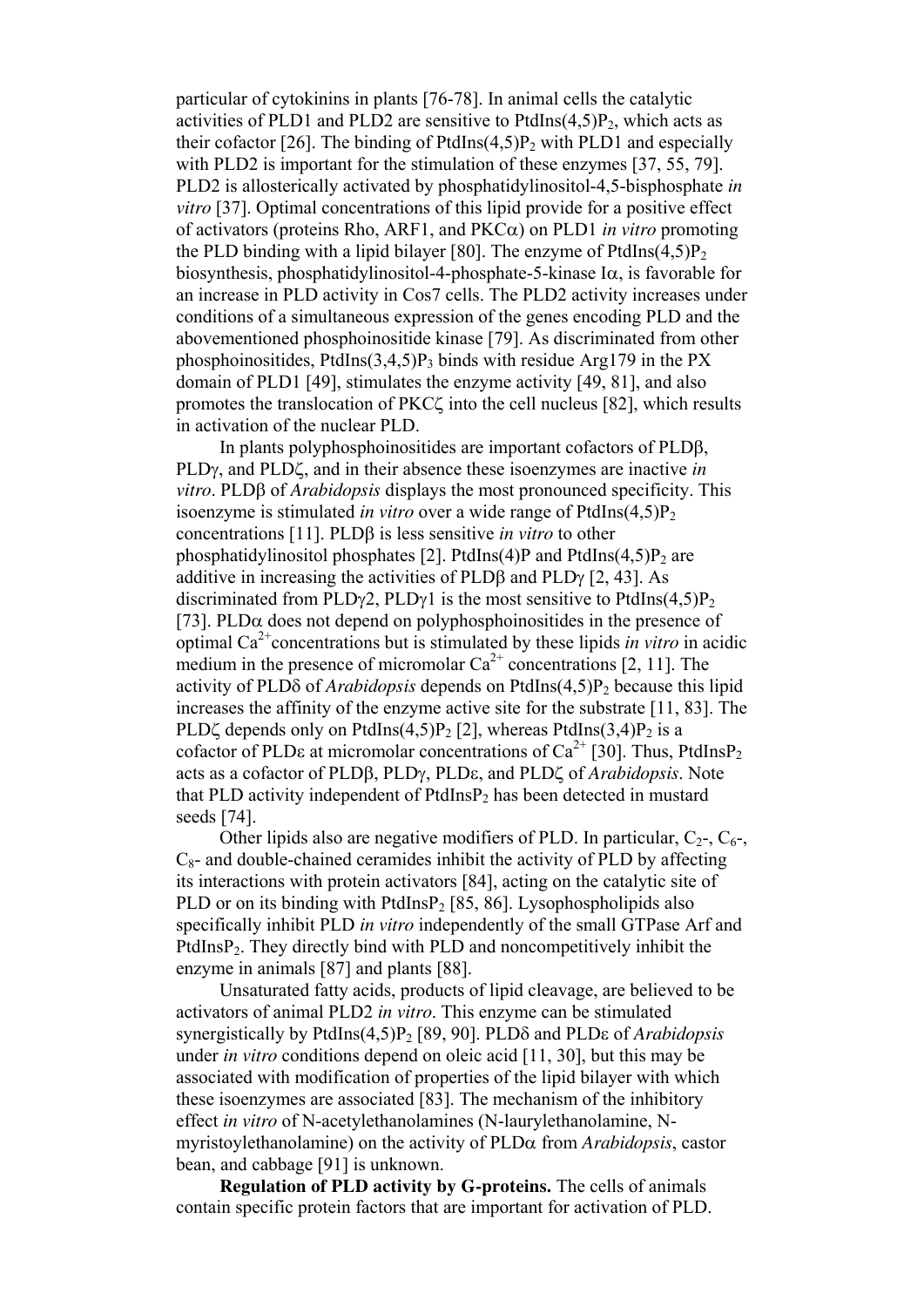These factors are small monomeric GTPases of the Rho and ARF families of the Ras superfamily. Rho GTPases play an important role in the regulation of various processes in animal cells, including transcription, cell cycle, secretion, cell transformation, and cytoskeleton rearrangements [92]. Small GTPases of the Rho family are also considered as modifiers of PLD activity. Some of these proteins — Rac1, Cdc42, and especially RhoA allosterically activate PLD1 increasing its catalytic activity by lowering the Michaelis constant [80]. In the presence of nonhydrolyzable analogs of GTP, small GTPases Rac1, Cdc42, and RhoA activate PLD1 [26, 93, 94] and PLD2 [95] *in vitro*. RhoA [96, 97], Rac1 [98], and Cdc42 [99] are PLD1 stimulators *in vivo*. The C3-exoenzyme from *Clostridium botulinum*, which inhibits the functioning of Rho proteins via their ADP-ribosylation, decreases the activity of PLD1 [82].

 The binding of RhoA with the *C*-terminus of PLD1 [33, 80, 100] depends on residues of basic amino acids of the sequence 946-962 of the enzyme and on activation site I of the RhoA protein. A similar site of Cdc42 also plays an important role in the mechanism of binding and activation of PLD1 [101]. Other important binding sites of RhoA on the *C*-terminus of human PLD1 are residues Ile870, Gln975, and Asp999 [102]. The Rho proteins interact with PLD1 only in an active GTP-bound state [103]. Some Rho GTPases (RhoA, Rac1, and Cdc42) stimulate PLD1 synergistically with ARF1, but not with  $PKC\alpha$  [80]. Although RalA GTPases cannot directly stimulate PLD *in vitro* and *in vivo*, they play an important role in the activation of PLD1 and PLD2 [104, 105] by forming a complex with Rho and ARF proteins [106, 107]. This confirms the synergic influence of two monomeric GTPases on PLD activity.

 PLD activity also depends on some cytosolic GTPases representing ADP-ribosylation factors (ARF). The PLD1 activity *in vitro* increases 10- 15-fold on incubation with ARF proteins (ARF1, ARF3, ARF4, ARF5, and ARF6) [26, 47, 108], whereas the activity of PLD2 increases 1.5-2-fold (but independently of GTP) [54]. ARF1 and ARF6 activate PLD1 *in vivo* [109, 110], whereas ARF6 activates PLD2 [111]. Comparatively to ARF6, ARF1 preferentially activates PLD1 *in vitro* [112], whereas ARF6, as differentiated from ARF1, markedly stimulates PLD2 *in vivo* [108]. ARF1 stimulates PLD1 *in vitro* synergistically with Rho proteins (RhoA, Rac1, Cdc42) [80, 112] and  $PKC\alpha$  [80]. Synergistic effect of ARF1 and Rho is observed only at optimal concentrations of  $PtdlnSP<sub>2</sub>$  [80].

 The translocation of ARF to membranes plays an important role in the mechanism of activation of PLD. The translocation of ARF6 stimulates PLD1 [113] and PLD2 [108] *in vivo.* The importance of ARF protein exemplified by ARF1 is proved by its necessity for the activation of PLDs. ARF1 activates PLD1 *in vitro* by increasing the catalytic constant without changes in the  $K<sub>m</sub>$  value [80]. The replacement of GDP by GTP in ARF6 is important for activation of PLD [114], and this explains the stimulatory effect of guanine nucleotide exchange factors on the activity of PLD1 *in vivo* [115, 116]. The *N*-terminus of PLD2 (amino acids 1-308) is essential for modification of this enzyme activity through ARF. The first 73 *N*terminal amino acids of ARF are involved in the activation of PLD1 [117], whereas the sequence of amino acids 35-94 plays an important role in the interaction of these proteins [118]. Thus, small GTPases of the Rho and ARF families are key activators of PLD in animals.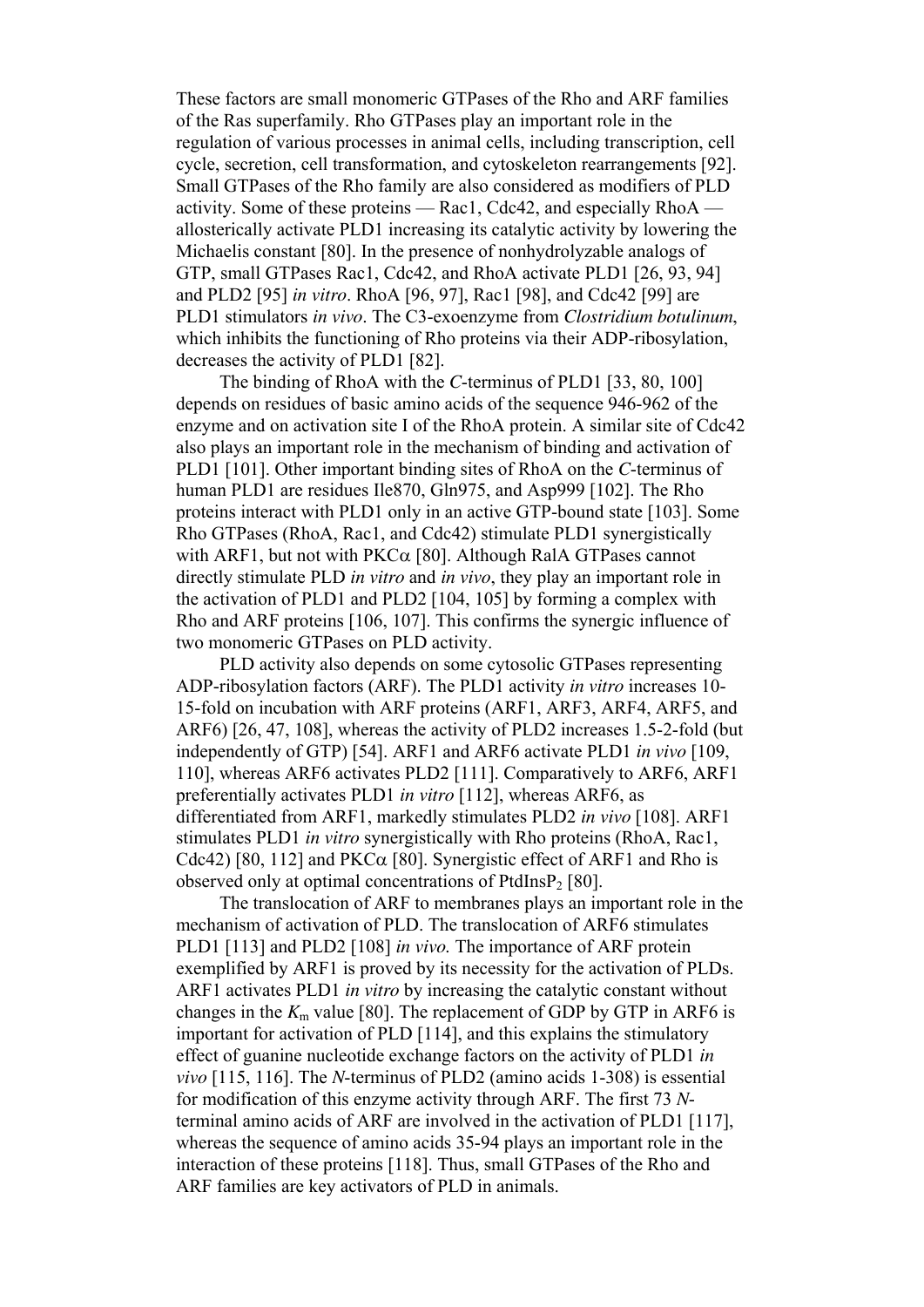Both  $\alpha$ - and  $\beta/\gamma$ -subunits of heterotrimeric G-proteins (G<sub>q</sub>, G<sub>i</sub>, G<sub>12</sub>) contribute to the PLD activation by various hormones in animal cells, although this process occurs *in vivo* with direct involvement of proteins Rho, protein kinase C [119, 120], ARF6, or tyrosine kinase Src [121, 122]. The direct influence of heterotrimeric G-proteins results in inactivation of PLD. Combination of Gβ1γ1 subunits suppresses PLD1 and PLD2, whereas Gβ1γ1 and Gβ2γ2 inhibit PLD1 stimulated *in vitro* and *in vivo*. These protein complexes interact with the *N*-terminal region of PLD within limits of the PX and PH domains (amino acid residues 3-311) [123]. In plant cells the binding of PLD $\alpha$  with the G-protein  $\alpha$ -subunit (G $\alpha$ ) in the GDP-form suppresses PLD activity *in vitro* [67, 124]. Addition of GTP into the system restores the PLD activity. And the interaction of  $PLD\alpha1$  with  $G\alpha$  stimulates the GTPase activity of G $\alpha$  that leads to disintegration of the PLD $\alpha$ –G $\alpha$ complex [67]. Therefore, the inactive heterotrimeric G-protein is thought to suppress the membrane-associated  $PLD\alpha$ , whereas stimulation of the Gprotein by an extracellular signal promotes  $PLD\alpha$  activation. Hence heterotrimeric G-proteins are thought to be important regulators of PLD in plant and animal cells.

 **Phosphorylation as a mechanism of PLD regulation.**  Phosphorylation/dephosphorylation of proteins at specific amino acid residues plays an important role in mechanisms of signal transmission, regulation of enzyme activities, and formation of protein complexes in both plant and animal cells [125-127]. Mainly Ser, Thr, His, Asp, and Tyr residues are phosphorylated. The Tyr residue is most frequently studied in the works in this field [127].

 The stimulation of PLD in the cells by phorbol esters (in particular, by PMA, which is an analog of diacylglycerol activating protein kinase C) and also its suppression by specific inhibitors confirm the role of PKC as a key factor of PLD regulation *in vivo* [128]. PKCα and PKCβ1 stimulate PLD [129, 130], but PKCδ and PKCε can act as both positive and negative regulators of PLD1 and PLD2 *in vivo*. PKCδ can displace PLD1 from the complex with  $PKC\alpha$  [131, 132]. Results of *in vitro* studies have shown that human and rat PLD1 are activated under the influence of  $PKC\alpha$ ,  $PKC\beta1$ , and PKCβ2 independently of their kinase activity [26, 47, 130]. The activation of PLD through protein–protein interactions can also be realized by atypical PKCs: PKCι (PLD2) [133] and PKCζ (PLD1, PLD2) [82, 134].

Phorbol esters as PKC activators induce the PLD1 binding with  $PKC\alpha$ that leads to activation of PLD1 [130, 135]. PLD2 can also bind with  $PKC\alpha$ [136] and PKCδ [137]. The *N*- and *C*-terminal sequences of PLD are involved in the activation of PLD1 on binding protein kinase  $C\alpha$  [80].  $PKC\alpha$  decreases the Michaelis constant and increases the catalytic constant of the PLD1 reaction. PKCα activates PLD1 *in vitro* synergistically with Arf1, as discriminated from Rho. This occurs only at optimal concentrations of PtdInsP<sub>2</sub> [80]. The binding of active  $PKC\alpha$  with PLD2 also stimulates PLD2 *in vivo*, whereas the phosphorylation of PLD2 *in vitro* in many Ser and Thr sites by  $PKC\alpha$  inactivates it [136, 138]. However, the phosphorylation of Thr566 under the influence of PKCδ is accompanied by activation of PLD2 [131, 137]. Phosphorylation by  $PKC\alpha$  and  $PKC\beta$  of PLD2 at Ser and Thr leads to translocation of PLD2 to membranes and its activation *in vivo* [139]. However, PKCα and PKCβ phosphorylate and as a result inactivate PLD1 *in vitro* [140]. The phosphorylation of PLD1 at Thr under the influence of PKCα suppresses PLD1 *in vivo* [141], and the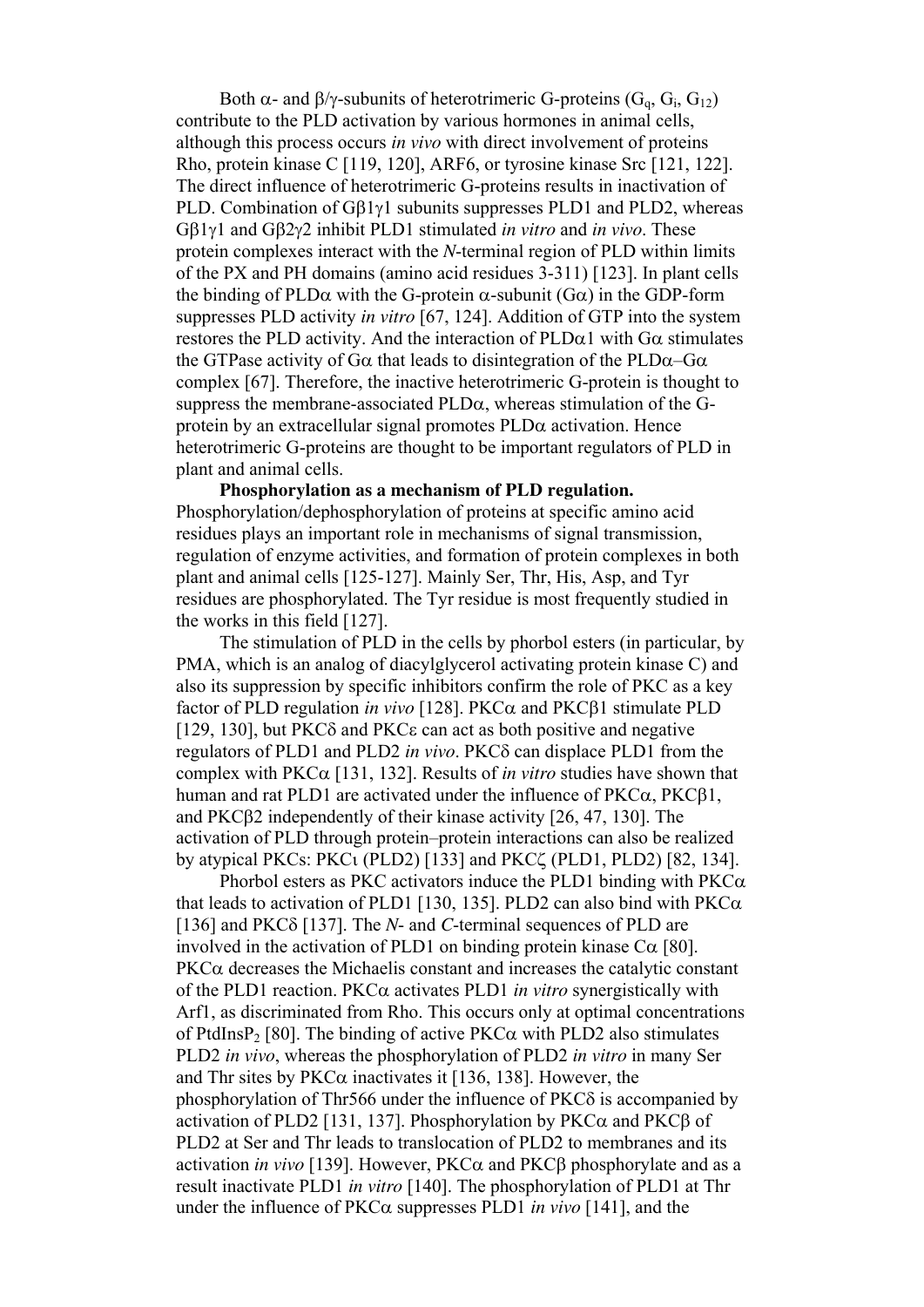translocation of PLD1 to plasma membranes and its resulting activation are due to phosphorylation of the enzyme by protein kinase  $Ca$  at Ser2, Thr147, and Ser561 [142].

 Activation of growth factor receptors stimulates soluble tyrosine protein kinases of the Src family. Inhibitors of Src are known to suppress the PLD2 activation in PC12 cells caused by depolarization [143]. Members of the Src family p60Src and p56Lyn mediate PLD activation in platelets [144]. As discriminated from PLD1, PLD2 is phosphorylated on Tyr and is activated by other tyrosine kinases of the Src family – Fyn and Fgr [145]. However, tyrosine kinase v-Src phosphorylates PLD1 and PLD2 on Tyr in COS-7 cells without influencing their activity [146]. Thyroid gland carcinoma protein kinase RET/PTC also directly phosphorylates PLD2 on Tyr without its activation [147].

 The PLD2 isoform expressed as a constitutively active enzyme in various cells [148] is a phosphotyrosine protein *in vivo* [149] and *in vitro* [150]. Its phospholipase activity is regulated dually by phosphorylation/dephosphorylation and also can induce cell proliferation by the abovementioned human PLD isoenzyme with involvement of Tyr179 and Tyr511 [150]. Mutations of this and other tyrosine residues – Tyr296 and Tyr415 – result in a decrease in the PLD2 activity [151], whereas the phosphorylation degree of each catalyzed by different enzymes can influence the functioning of PLD2. The phosphorylation of PLD2 at Y296 in the PH domain by the epidermal growth factor receptor provides for the low activity of the enzyme *in vitro* only in tumor cells. However, tyrosinases JAK3 and Src phosphorylating PLD2, respectively, at Tyr415 and Tyr511 are responsible for the high activity of this enzyme *in vitro* in less invasive cells and thus prevent the negative effect of the Tyr296 phosphorylation. The Tyr511 residue is a dual site relative to regulation of the PLD2 activity. Dephosphorylation at Tyr511 and Tyr296 by tyrosine phosphatases CD45 and PTP1B stimulates PLD, whereas dephosphorylation at Tyr415 decreases the activity of this enzyme *in vitro* [150]. Phosphorylated Tyr179 and Tyr511 in PLD2 promote its binding with the SH2 domain of the adapter protein Grb2, which ensures a high lipase activity of the enzyme in COS-7 cells [151]. Thus, it is concluded that protein kinases/phosphatases modify PLD through direct phosphorylation/dephosphorylation of this enzyme on Tyr residues.

 PLD activity sharply increases in tumor cell lines in response to stress caused by removal of serum. Dephosphorylation of Tyr179 and Tyr511 in PLD2 can act as a signal directed to decrease the activity of PLD and also of the accompanying proliferative potential capable of preventing cell malignization [151, 152]. The increased expression and activity of PLD have been found in cells of many human tumors, which suggests a functional association of the PLD activity with oncological signals and tumorigenesis [153]. Results of these studies have allowed new nontoxic PLD inhibitors to be created as promising antitumor preparations [153, 154].

 Ser/Thr-protein kinases also play an important role in the regulation of PLD in animal cells. The mechanism of activation of PLD by casein kinase II (PLD2) [155], cyclin-dependent protein kinase 5 (PLD2) [156], ribosomal S6-kinase 2 (PLD1) [157], and also by AMP-activated protein kinase (PLD1) [158] is largely due to phosphorylation of the specific residues Ser134 [156], Thr147 (in the PX domain) [157], and Ser505 [158].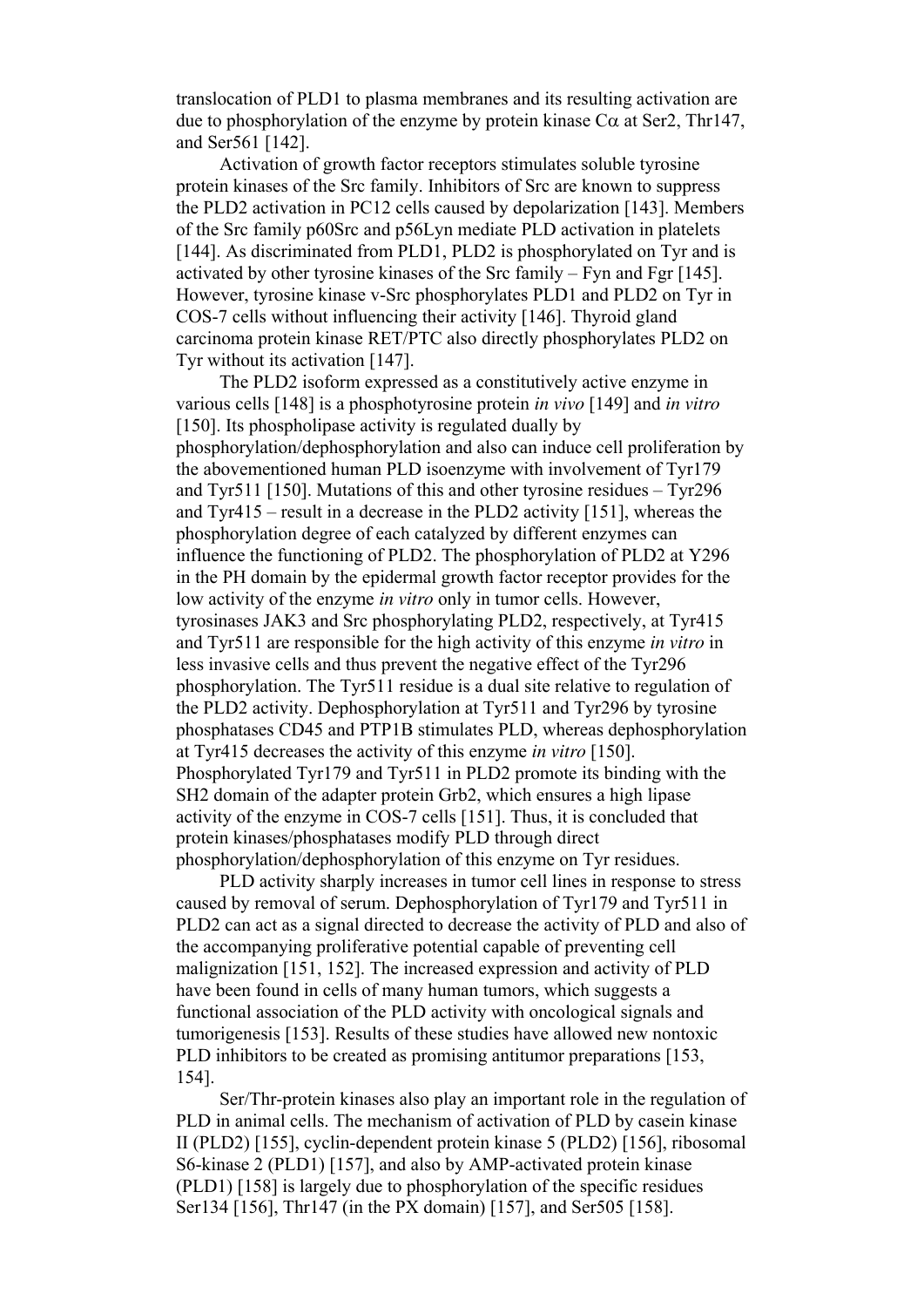However, it is still unclear whether the activation of PLD is caused by protein kinase Rho depending on the Rho protein [159] or by calcium/calmodulin-derived protein kinase II [144] phosphorylation of the enzyme and whether the PLD2 phosphorylation on the active Ser/Thr protein kinase AKT (Thr175 in the PX domain) [160] or by protein kinase A in the case of PLD1 [161] changes the enzyme activity. It is also unclear whether the activation of PLD [162] is associated with the enzyme phosphorylation on Ser and Thr by MAP kinases p38, ERK1, and ERK2 [163-165] or is caused only by protein–protein interactions.

 Incubation of plasma membrane from cells of the plant *B. oleracea* with acidic phosphatase *in vitro* decreases the activity of PtdInsP<sub>2</sub>dependent PLD by 80%, whereas inactivation of the phosphatase partially restores the activity of the PLD. Moreover, PLDγ of this plant is bound by antibodies to phosphoserine/threonine/tyrosine [68]. The presence of phosphorylation sites in the structure of PLDγ of *B. oleracea* [68] determines the role of this posttranslational modification in the regulation of PLD activity in plants.

 **Influence of cytoskeleton and light on PLD activity.** The cytoskeleton proteins are PLD modifiers. PLD activity also depends on the degree of actin polymerization. In the presence of active monomeric GTPases, monomeric G-actin inactivates PLD1 in the membrane fractions or negatively influences this enzyme resulting by immunoprecipitation [166, 167]. However, G-actin stimulates a purified recombinant enzyme PLD1 expressed in cells of insects [63]. A highly purified polymerized F-actin stimulates PLD1 *in vitro* but only in the presence of activators – G-proteins ARF and Rac1 [2, 63]. The translocation of PLD1 to actin filaments is caused by phosphorylation of the Ser2 residue on the PLD *N*-terminus by protein kinase C [63].

 The polymerized F-actin stimulates plant PLD activity, whereas monomeric G-actin suppresses it [2]. In tobacco cells PLDβ1 occurs to be a partner of actin, and the interaction with actin is provided for by Asn323 and Thr382 of the phospholipase [64]. Thus, the interaction of actin and PLDβ1 creates a system of positive feedback in which F-actin activates phospholipase D and lipase-produced phosphatidic acid, in turn, activates Factin in places of its interaction with cell membranes [2, 64].

 The activity of animal PLD2 is suppressed *in vitro* under the influence of β-actin, which prevents the access of PLD2 to the substrate [166]. The protein α-actinin that links actin filaments suppresses PLD2 *in vitro* by affecting its binding with ARF1 [167]. The negative effect of β-actin is inhibited in the presence of ARF1, whereas the binding of β-actin with PLD2 is prevented by association of  $\alpha$ -actinin with this enzyme [166]. The phosphorylated form of cofilin (a protein promoting actin polymerization and depolymerization) is specifically bound and stimulates the basal activity of PLD1 *in vitro* by promoting its translocation to the plasma membrane [168]. Gelsolin (a protein capping actin) suppresses PLD1 and PLD2 *in vitro* [169], but in the presence of nucleotide trisphosphate it binds with PLD and activates it [170]. The actin-binding protein fodrin [171] and also dimer and trimer of spectrin suppress PLD activity and are involved in local regulation of PLD by actin [171]. However, the effect of two latter proteins can be associated with disorders in the interaction of PLD1 with PtdInsP<sub>2</sub> [172].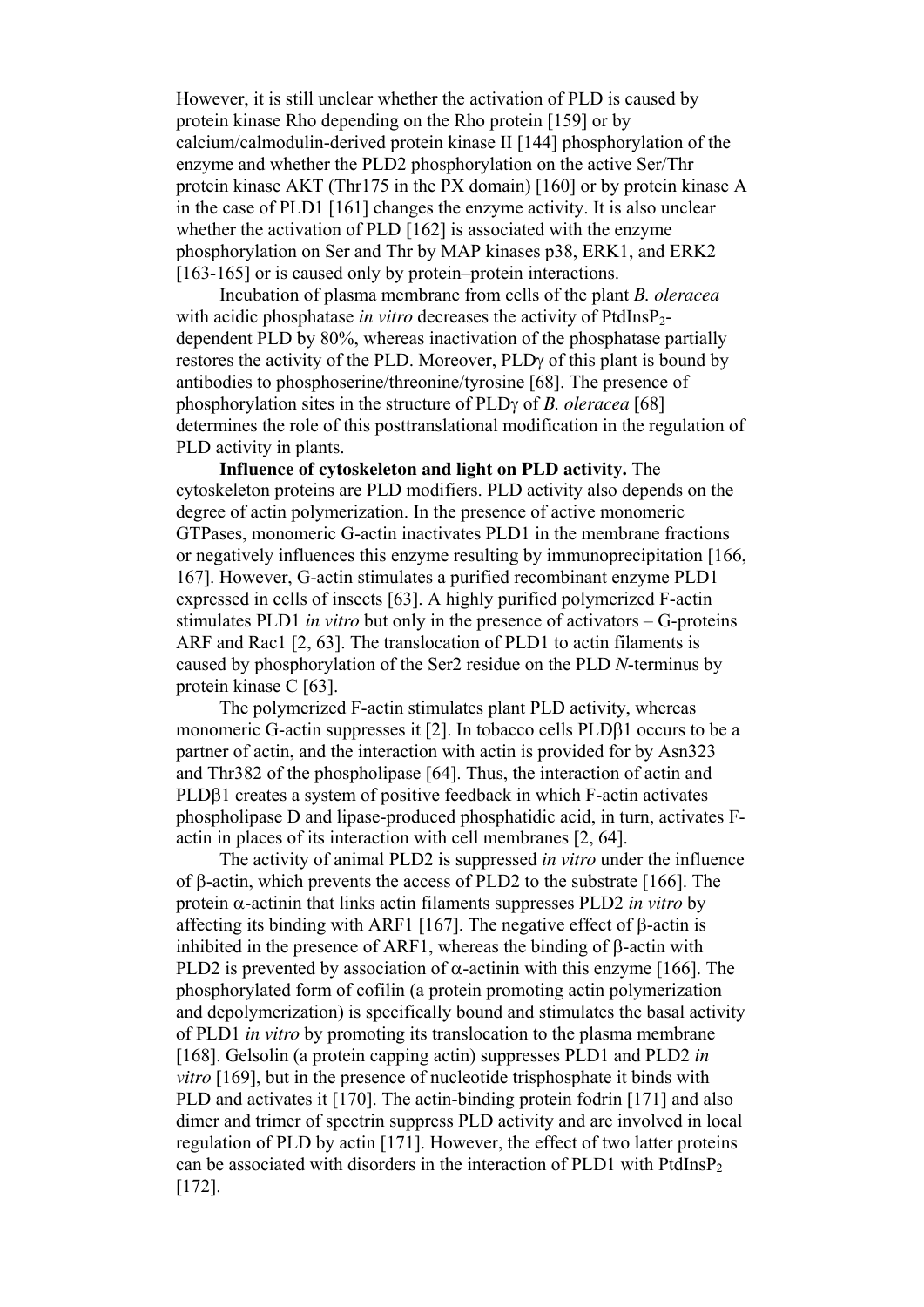Tubulin monomer inhibits PLD2 of animal cells due to direct and reversible binding with the enzyme [173]. In plants stabilizers and destabilizers of microtubules stimulate the *in vivo* accumulation of phosphatidic acids produced by PLD [174]. Therefore, it is concluded that cytoskeleton proteins can act as regulators of PLD activity in plant and animal cells and provide the necessary level and specific location in cells of phosphatidic acid production.

 Plant PLDs are known to be so-called dark-induced proteins (dinproteins). The role of a photoregulatory receptor is played by phytochrome: both white and red lights suppress PLD activity in etiolated plantlets, whereas far red light restores it (a reversible photo-effect) [175, 176]. This indicates a possible involvement of the phytochrome receptor in the regulation of PLD activity. Moreover, the photo-dependence of PLD activity is associated with photosynthesis, because diuron stimulates and glucose suppresses, respectively, the enzyme activity in green and etiolated oat plantlets.

 **Involvement of PLD in hormone signaling.** PLDs are involved in reception and intracellular transmission of hormonal signals in both animals and plants. In animals PLDs are activated under the influence of hormones (growth hormone, vasopressin, gonadotropin-releasing hormone, etc.) and of various neurotransmitters (histamine, bradykinin, noradrenaline, etc.) [177]. Interesting data were recently obtained in studies on transmembrane receptors of animal hormones. Phospholipase D was shown to be a key enzyme for many of them, being involved in their secretion, endocytosis, and signaling. Thus, the parathyroid hormone 1 type receptor (PTH1R) increased PLD activity on interacting with the ligand, PLD1 was involved in the internalization and intracellular traffic, and PLD2 was involved in receptor endocytosis [178]. The subclass of formyl peptide receptors (FPRL1) induced by an agonist also can activate PLD, and the phospholipase plays an important role in endocytosis, membrane recycling, and receptor signaling [179, 180]. PLD2 functioning in plasma membrane similarly simplifies endocytosis of angiotensin II receptor type 1 [40].

 The involvement of PLD in the transmission of abscisic acid signal has been shown in plants [28, 181, 182]. Moreover, there are data on the involvement of PLD in the action of gibberellins [28] and in auxin transport [184, 185] (table). PLD also plays a role in the activation by cytokinins of the primary response genes [77, 186, 187], and a rapid increase in PLD activity is observed under the influence of cytokinins [69, 76]. The PLDs involved in transmission of signals of different phytohormones are also different. The abscisic acid signal is transmitted with involvement of phospholipase D isoforms  $\alpha$  and partially β (table) [28, 181], whereas the cytokinin signal is transmitted not with involvement of the PLD  $\alpha$ -isoform, but more likely with the involvement of PLDγ [76]. Thus, PLD is an important and specific factor in the signal transmission of various hormones in both animals and plants.

{Table} Features and role of different PLD isoenzymes in regulation of plant cell metabolism

Key: 1) PLD isoenzyme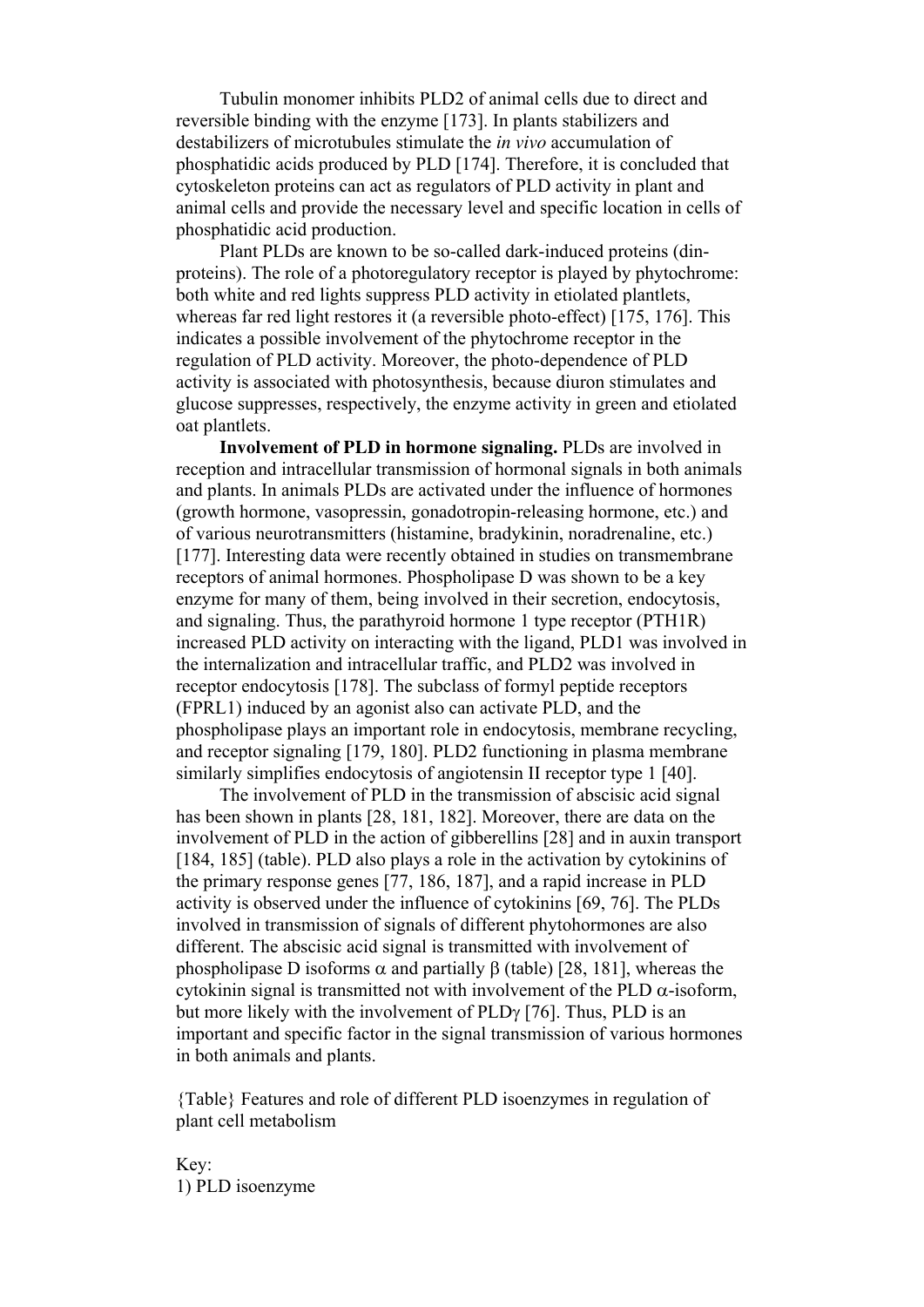2) Note: ABA, abscisic acid; Bs, biotical stress; G, gibberellin; Fz, freezing; Dr, drought; IAA, indolylacetic acid; Oxs, oxidative stress; Os, osmotic stress; W, wound; Ss, saline stress; P, mineral phosphate; Et, ethylene; N, mineral nitrogen; PC, phosphatidylcholine; PG, phosphatidylglycerol; PE, phosphatidylethanolamine. 3) Molecular weight, kDa 4) Substrate specificity 5) PC 5') PE 5") PG 6) Cofactors 7) calcium 8) mM 8') µM 9) PtdInsP<sub>2</sub> 10) present 10') absent 11) oleic acid 12) Regulation mechanisms 13) phosphorylation 14) G-proteins 15) actin 16) Activity pH-optimum 17) Location in chromosomes 18) Sensitivity to hormones and stress of mutants by PLD 19) increase 20) decrease 21) knockout/knockdown 22) superexpression 23) ABA Et Glc Ss Os Dr Fz W G Bs Oxs IAA 24) shortage of N 25) transport of IAA 26) shortage of P

 PLD is a widely distributed enzyme involved in the fine regulation of metabolism of cells with different organization. This enzyme is necessary for growth and development of animals and plants, especially under conditions of stress and illumination. The primary structure of PLD is known in detail, and regulatory mechanisms of activities of these enzymes and their interaction with other signaling systems of the cell are intensively studied. It has been shown that the activity of known forms of animal PLDs is modified by serine/threonine and tyrosine protein kinases, GTP-binding proteins (ARF and Rho), the cytoskeleton, polyphosphoinositides, protein– protein interactions, and hormones. In plants PLDs are directly regulated by  $Ca<sup>2+</sup>$ , polyphosphoinositides, heterotrimeric G-proteins, cytoskeleton, some phytohormones, and possibly by protein kinases. However, mechanisms of *in vivo* regulation of individual PLD enzymes are studied insufficiently, especially in plants, despite the established biological role of many molecular PLD forms (table). In the majority of biological processes PLD activity is concurrently modified by a number of regulators, and their action can be additive, synergic, or opposing. New data on the role of PLD in the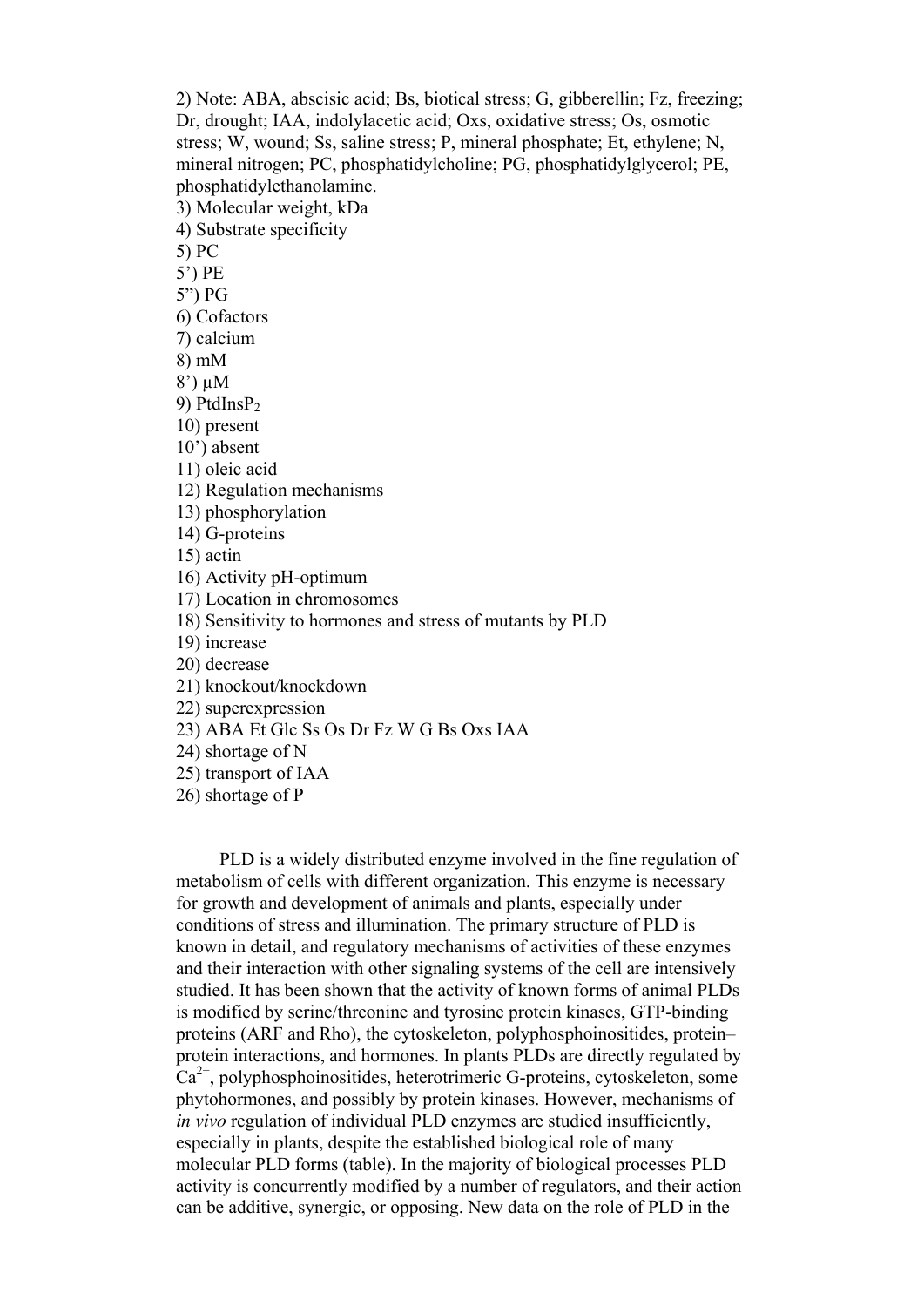regulation of proliferation and in carcinogenesis has stimulated intensive searches for new inhibitors of PLDs as promising antitumor preparations. To better understand the functional role of PLD isoforms in cells, *in vivo*  studies are important, and these can be useful when associated with molecular design, analysis, and synthesis of new nontoxic substances inhibiting different PLD isoforms *in vivo*.

 This work was supported by the State Foundation for Basic Research of the Ukraine (projects Nos. F40.4/081 and F41.4/042), National Academy of Sciences of Ukraine (No. 18-10), National Academy of Sciences of Ukraine and Academy of Sciences of Czech Republic (No. 5/1-2011), the State Foundation for Basic Research of Belarus (B09K-061, B07K-058 and B05K-108), the Russian Foundation for Basic Research (projects 11-04- 90491-Ukr. and 11-04-00614), and the Russian Academy of Sciences Presidium program "Molecular and Cell Biology".

#### **REFERENCES**

- 1. Bargmann, B. O., and Munnik, T. (2006) *Curr. Opin. Plant Biol*., **9**, 515-522.
- 2. Hong, Y., Zhang, W., and Wang, X. (2010) *Plant Cell Env*., **33**, 627- 635.
- 3. Rudge, S. A., and Wakelam, M. J. O. (2009) *Biochim. Biophys. Acta*, **1791**, 856-861.
- 4. Vitale, N. (2010) *Curr. Chem. Biol.*, **4**, 244-249.
- 5. Oblozinsky, M., Bezakova, L., Mansfeld, J., and Ulbrich-Hofmann, R. (2011) *[Phytochemistry](http://www.scopus.com/source/sourceInfo.url?sourceId=16534&origin=recordpage)*, **72**, 160-165.
- 6. Wang, X., Devaiah, S. P., Zhang, W., and Welti, R. (2006) *Progr. Lipid Res*., **45**, 250-278.
- 7. Kravets, V. S., Kolesnikov, Y. S., Kuznetsov, V. V., and Romanov, G. A. (2008) *Fiziol. Rast.*, **55**, 629-640.
- 8. Idkowiak-Baldys, J., Baldus, A., Raymond, J. R., and Hannun, Y. A. (2009) *J. Biol. Chem*., **284**, 22322-22331.
- 9. Arisz, S. A., Testerink, C., and Munnik, T. (2009) *Biochim. Biophys. Acta*, **1791**, 869-875.
- 10. Zhang, W., Yu, L., Zhang, Y., and Wang, X. (2005) *Biochim. Biophys. Acta*, **1736**, 1-9.
- 11. Li, M., Hong, Y., and Wang, X. (2009) *Biochim. Biophys. Acta*, **1791**, 927-935.
- 12. Kravets, V. S., Kolesnikov, Y. S., Kretynin, S. V., Kabachevskaya, E. M., Lyakhnovich, G. V., Bondarenko, O. M., Volotovskii, I. D., and Kukhar, V. P. (2010) *Biopolim. Kletka*, **26**, 175-186.
- 13. Foster, D. A. (2006) *Curr. Sign. Trans. Ther.*, **1**, 295-303.
- 14. Hamik, A., and Jain, M. K. (2010) *Blood*, **116**, 1194-1196.
- 15. Gomez-Cambronero, J., Di Fulvio, M., and Knapek, K. (2007) *J. Leukocyte Biol*., **82**, 272-281.
- 16. Vorland, M., Thoursen, V. A. T., and Holmsen, H. (2008) *Platelets*, **19**, 582-594.
- 17. Kanaho, Y., Funakoshi, Y., and Hasegawa, H. (2009) *Biochim. Biophys. Acta*, **1791**, 898-904.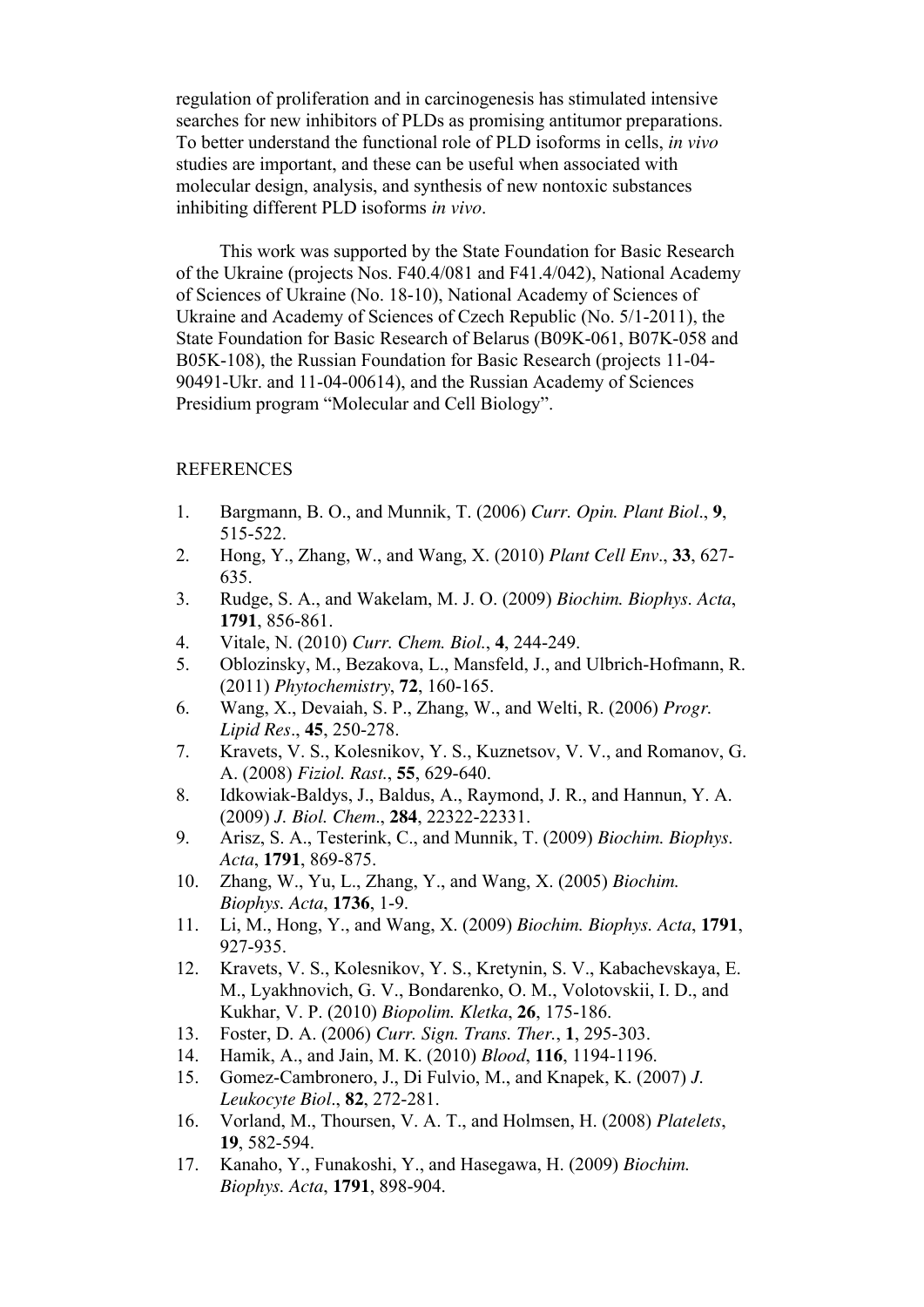- 18. Tappia, P. S., Dent, M. R., and Dhalla, N. S. (2006) *Free Rad. Biol. Med*., **41**, 349-361.
- 19. Cummings, R., Parinandi, N., Wang, L., Usatyuk, P., and Natarajan, V. (2002) *Mol. Cell. Biochem.*, **235**, 99-109.
- 20. Roth, M. G. (2008) *Traffic*, **9**, 1233-1239.
- 21. Bader, M.-F., and Vitale, N. (2009) *Biochim. Biophys. Acta*, **1791**, 936-941.
- 22. Lee, C. S., Kim, K. L., Jang, J. H., Choi, Y. S., Suh, P.-G., and Ryu, S. H. (2009) *Biochim. Biophys. Acta*, **1791**, 862-868.
- 23. Cazzolli, R., Shemon, A. N., Fang, M. Q., and Hughes, W. E. (2006) *IUBMB Life*, **58**, 457-461.
- 24. Becker, K. P., and Hannun, Y. A. (2005) *Cell. Mol. Life Sci*., **62**, 1448-1461.
- 25. Weernink, P. A. O., Han, L., Jakobs, K. H., and Schmidt, M. (2007) *Biochim. Biophys. Acta*, **1768**, 888-900.
- 26. Hammond, S. M., Jenco, J. M., Nakashima, S., Cadwallader, K., Gu, Q., Cook, S., Nozawa, Y., Prestwich, G. D., Frohman, M. A., and Morris, A. J. (1997) *J. Biol. Chem.*, **272**, 3860-3868.
- 27. Colley, W. C., Sung, T., Roll, R., Jenco, J., Hammond, S. M., Altshuller, Y., Bar-Sagi, D., Morris, A. J., and Frohman, M. A. (1997) *Curr. Biol.*, **7**, 191-201.
- 28. Li, G., Lin, F., and Xue, H.-W. (2007) *Cell Res.*, **17**, 881-894.
- 29. Hong, Y., Pan, X., Welti, R., and Wang, X. (2008) *Plant Cell*, **20**, 803-816.
- 30. Hong, Y., Devaiah, S. P., Bahn, S. C., Thamasandra, B. N., Li, M., Welti, R., and Wang, X. (2009) *Plant J.*, **58**, 376-387.
- 31. Yamaryo, Y., Dubots, E., Albrieux, C., Baldan, B., and Block, M. A. (2008) *FEBS Lett*., **582**, 685-690.
- 32. Ponting, C. P., and Kerr, I. D. (1996) *Protein Sci.*, **5**, 914-922.
- 33. Sung, T. C., Roper, R., Zhang, Y., Rudge, S. A., Temel, R., Hammond, S. M., Morris, A. J., Moss, B., Engebrecht, J., and Frohman, M. A. (1997) *EMBO J.*, **16**, 4519-4530.
- 34. Lerchner, A., Mansfeld, J., Kuppe, K., and Ulbrich-Hofmann, R. (2006) *Protein Eng. Des. Sel*., **19**, 443-452.
- 35. Gottlin, E. B., Rudolph, A. E., Zhao, Y., Mathews, H. R., and Dixon, J. E. (1998) *Proc. Natl. Acad. Sci. USA*, **95**, 9202-9207.
- 36. Orth, E. S., Brandao, T. A., Souza, B. S., Pliego, J. R., Vaz, B. G., Eberlin, M. N., Kirby, A. J., and Nome, F. (2010) *J. Am. Chem. Soc*., **132**, 8513-8523.
- 37. Sciorra, V. A., Rudge, S. A., Prestwich, G. D., Frohman, M. A., Engebrecht, J., and Morris, A. J. (1999) *EMBO J*., **18**, 5911-5921.
- 38. Sciorra, V. A., Rudge, S. A., Wang, J., McLaughlin, S., Engebrecht, J., and Morris, A. J. (2002) *J. Cell Biol*., **159**, 1039-1049.
- 39. Du, G., Altshuller, Y. M., Vitale, N., Huang, P., Chasserot-Golaz, S., Morris, A. J., Bader, M. F., and Frohman, M. A. (2003) *J. Cell Biol*., **162**, 305-315.
- 40. Du, G., Huang, P., Liang, B. T., and Frohman, M. A. (2004) *Mol. Biol. Cell*, **15**, 1024-1030.
- 41. Pinhero, R. G., Almquist, K. C., Novotna, Z., and Paliyath, G. (2003) *Plant Physiol. Biochem*., **41**, 223-240.
- 42. Yuan, H., Chen, L., Paliyath, G., Sullivan, A., and Murr, D. P. (2005) *Plant Physiol. Biochem*., **43**, 535-547.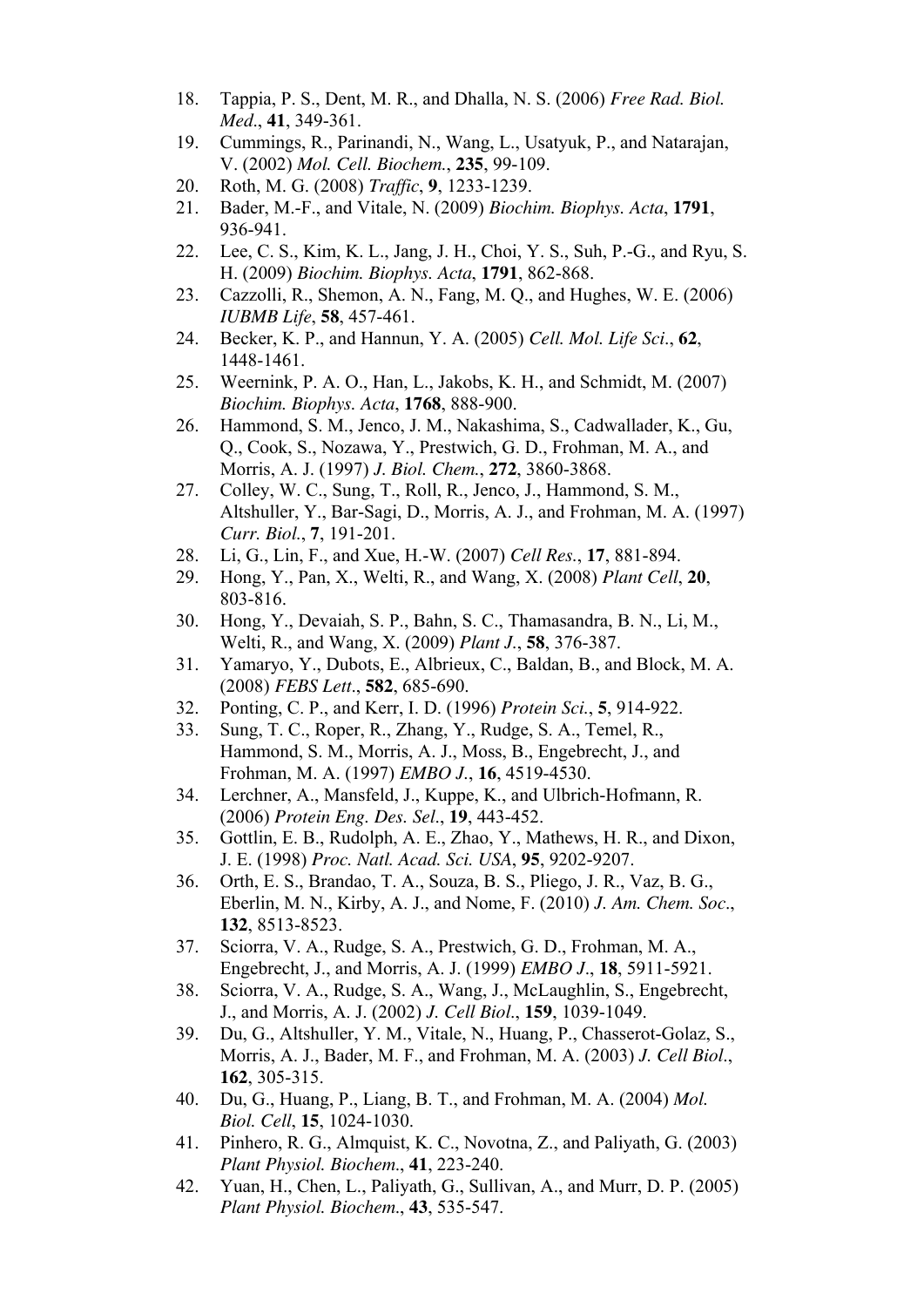- 43. Pappan, K., Qin, W., Dyer, J. H., Zheng, L., and Wang, X. (1997) *J. Biol. Chem*., **272**, 7055-7061.
- 44. Schaffner, I., Rucknagel, K.-P., Mansfeld, J., and Ulbrich-Hofmann, R. (2002) *Eur. J. Lipid Sci. Technol.*, **104**, 79-87.
- 45. Lerchner, A., Mansfeld, J., Schaffner, I., Schops, R., Beer, H. K., and Ulbrich-Hofmann, R. (2005) *Biochim. Biophys. Acta*, **1737**, 94-101.
- 46. Tiwari, K., and Paliyath, G. (2011) *Plant Physiol. Biochem*., **49**, 18- 32.
- 47. Hodgkin, M. N., Masson, M. R., Powner, D., Saquib, K. M., Ponting, C. P., and Wakelam, M. J. O. (2000) *Curr. Biol*., **10**, 43-46.
- 48. Stahelin, R. V., Ananthanarayanan, B., Blatner, N. R., Singh, S., Bruzik, K. S., Murray, D., and Cho, W. (2004) *J. Biol. Chem*., **279**, 54918-54926.
- 49. Lee, J. S., Kim, J. H., Jang, I. H., Kim, H. S., Han, J. M., Kazlauskas, A., Yagisawa, H., Suh, P. G., and Ryu, S. H. (2005) *J. Cell Sci*., **118**, 4405-4413.
- 50. Lee, C. S., Kim, I. S., Park, J. B., Lee, M. N., Lee, H. Y., Suh, P.-G., and Ryu, S. H. (2006) *Nat. Cell. Biol.*, **8**, 477-484.
- 51. Jang, I. H., Lee, S., Park, J. B., Kim, J. H., Lee, C. S., Hur, E. M., Kim, I. S., Kim, K. T., Yagisawa, H., Suh, P. G., and Ryu, S. H. (2003) *J. Biol. Chem.*, **278**, 18184-18190.
- 52. Lee, J. H., Kim, Y. M., Kim, N. W., Kim, J. W., Her, E., Kim, B. K., Kim, J. H., Ryu, S. H., Park, J. W., Seo, D. W., Han, J. W., Beaven, M. A., and Choi, W. S. (2006) *Blood*, **108**, 956-964.
- 53. Kim, J. H., Kim, J. H., Ohba, M., Suh, P. G., and Ryu, S. H. (2005) *Mol. Cell. Biol*., **25**, 3194-3208.
- 54. Sung, T. C., Zhang, Y., Morris, A. J., and Frohman, M. A. (1999) *J. Biol. Chem.*, **274**, 3659-3666.
- 55. Sugars, J. M., Cellek, S., Manifava, M., Coadwell, J., and Ktsitakis, N. T. (1999) *J. Biol. Chem*., **274**, 30023-30027.
- 56. Sugars, J. M., Cellek, S., Manifava, M., Coadwell, J., and Ktsitakis, N. T. (2002) *J. Biol. Chem*., **277**, 29152-29161.
- 57. Xie, Z., Ho, W., and Exton, J. H. (2001) *J. Biol. Chem*., **276**, 9383- 9391.
- 58. Riebeling, C., Bourgoin, S., and Shields, D. (2008) *Biochim. Biophys. Acta*, **1781**, 376-382.
- 59. Simoes, I., Mueller, E.-C., Otto, A., Bur, D., Cheung, A. Y., Faro, C., and Pires, E. (2005) *FEBS J.*, **272**, 5786-5798.
- 60. Stumpe, S., Konig, S., and Ulbrich-Hofmann, R. (2007) *FEBS J.*, **274**, 2630-2640.
- 61. Pappan, K., Zheng, L., Krishnamoorthi, R., and Wang, X. (2004) *J. Biol. Chem*., **279**, 47833-47839.
- 62. Kook, S., and Exton, J. H. (2005) *Cell. Signal*., **17**, 1423-1432.
- 63. Farquhar, M. J., Powner, D. J., Levine, B. A., Wright, M. H., Ladds, G., and Hodgkin, M. N. (2007) *Cell. Signal*., **19**, 349-358.
- 64. Pleskot, R., Potocky, M., Pejchar, P., Linek, J., Bezvoda, R., Martinec, J., Valentova, O., Novotna, Z., and Zarsky, V. (2010) *Plant J*., **62**, 494-507.
- 65. Hughes, W. E., and Parker, P. (2001) *Biochem. J*., **356**, 727-736.
- 66. Liu, M., Gutowski, S., and Sternweis, P. C. (2001) *J. Biol. Chem*., **276**, 5556-5562.
- 67. Zhao, J., and Wang, X. (2004) *J. Biol. Chem*., **279**, 1794-1800.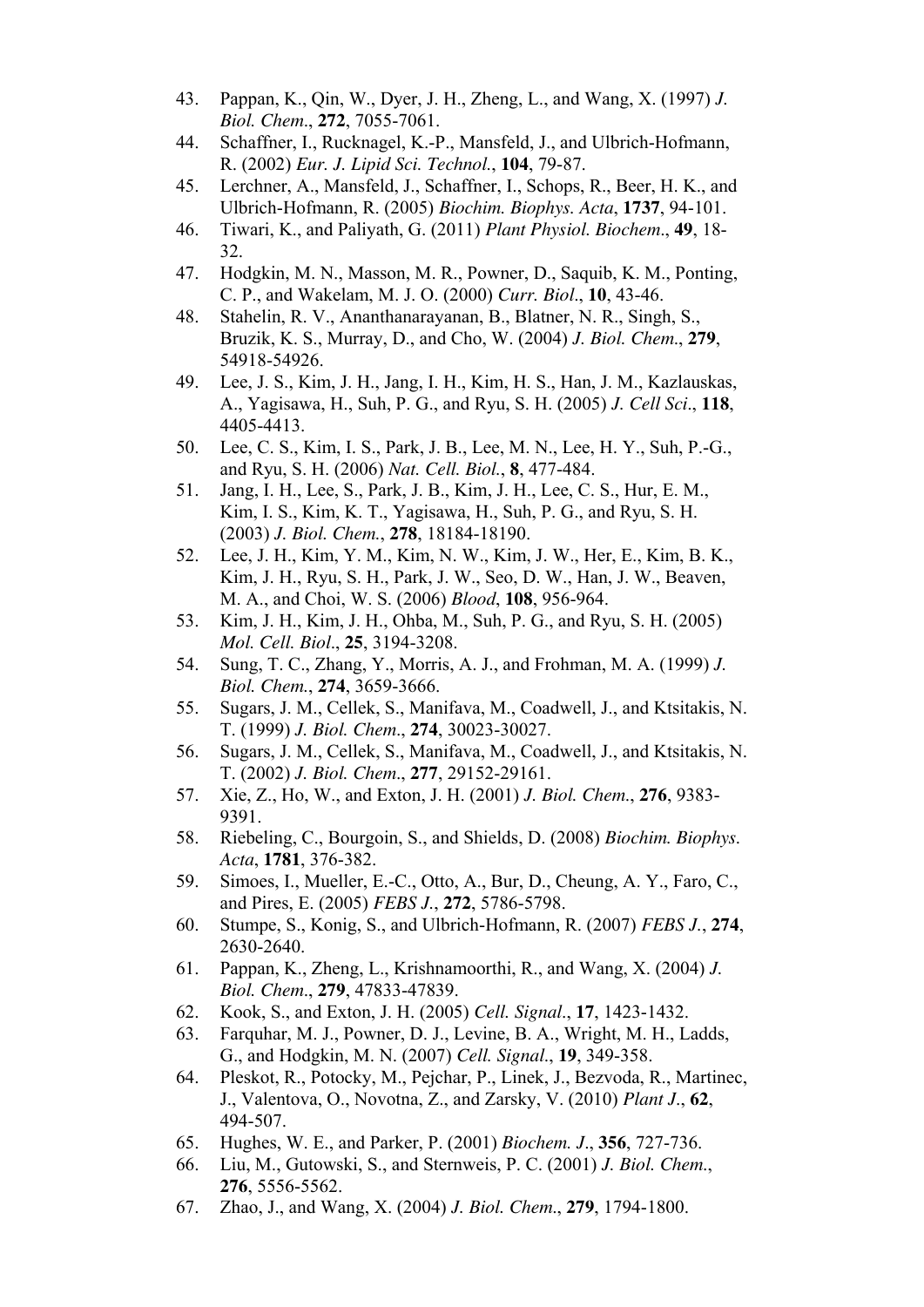- 68. Novotna, Z., Linek, J., Hynek, R., Martinec, J., Potocky, M., and Valentova, O. (2003) *FEBS Lett.*, **554**, 50-54.
- 69. Kravets, V. S., Kretynin, S. V., Kolesnikov, Y. S., Getman, A. I., and Romanov, G. A. (2009) *Dokl. Ros. Akad. Nauk*, **428**, 694-697.
- 70. Kravets, V. S., Kolesnikov, Y. S., Kretynin, S. V., and Romanov, G. A. (2010) *Ukr. Botan. Zh.*, **67**, 189-194.
- 71. Ali, Y. B., Carriere, F., and Abousalham, A. (2007) *Protein Exper. Purif*., **51**, 162-169.
- 72. Moreno-Perez, A. J., Martinez-Force, E., Garces, R., and Salas, J. J. (2010) *J. Plant Physiol*., **167**, 503-511.
- 73. Qin, C., Li, M., Qin, W., Bahn, S. C., Wang, C., and Wang, X. (2006) *Biochim. Biophys. Acta*, **1761**, 1450-1458.
- 74. Khatoon, H., Talat, S., and Younus, H. (2007) *Int. J. Biol. Macromol*., **40**, 232-236.
- 75. Munnik, T., and Vermeer, J. E. (2010) *Plant Cell Environ*., **33**, 655- 669.
- 76. Kravets, V. S., Kolesnikov, Ya. S., Kretynin, S. V., Getman, I. A., and Romanov, G. A. (2010) *Physiol. Plant*., **138**, 249-255.
- 77. Amini, A., Glevarec, G., Andreu, F., Reverdiau, P., Rideau, M., and Creche, J. (2008) *J. Plant Growth Regul*., **27**, 394-399.
- 78. Tarasova, O. V., and Medvedev, S. S. (2008) *Vestnik St.-Petersburg Univ.*, **3**, 85-90.
- 79. Divecha, N., Roefs, M., Halstead, J. R., D'Andrea, S., Fernandez-Borga, M., Oomen, L., Saquib, K. M., Wakelam, M. J. O., and D'Santos, C. (2000) *EMBO J*., **19**, 5440-5449.
- 80. Henage, L. G., Exton, J. H., and Brown, H. A. (2006) *J. Biol. Chem*., **281**, 3408-3417.
- 81. Brizuela, L., Rabano, M., Gangoiti, P., Narbona, N., Macarulla, J. M., Trueba, M., and Gomez-Munoz, A. (2007) *J. Lipid Res*., **48**, 2264- 2274.
- 82. Gayral, S., Deleris, P., Laulagnier, K., Laffargue, M., Salles, J.-P., Perret, B., Record, M., and Breton-Douillon, M. (2006) *Circ. Res*., **99**, 132-139.
- 83. Qin, C., Wang, C., and Wang, X. (2002) *J. Biol. Chem*., **277**, 49685- 49690.
- 84. Mansfield, P. J., Carey, S. S., Hinkovska-Galcheva, V., Shayman, J. A., and Boxer, L. A. (2004) *Blood*, **103**, 2363-2368.
- 85. Singh, I. N., Stromberg, L. M., Bourgoin, S. G., Sciorra, V. A., Morris, A. J., and Brindley, D. N. (2001) *Biochemistry*, **40**, 11227- 11233.
- 86. Webb, L. M., Arnholt, A. T., and Venable, M. E. (2010) *Mol. Cell Biochem*., **337**, 153-158.
- 87. Ryu, S. B., and Palta, J. P. (2000) *J. Lipid Res*., **41**, 940-944.
- 88. Ryu, S. B., Karlsson, B. H., Ozgen, M., and Palta, J. P. (1997) *Proc. Natl. Acad. Sci. USA*, **94**, 12717-12721.
- 89. Kim, J. H., Kim, Y., Lee, S. D., Lopez, I., Arnold, R. S., Lambeth, J. D., Suh, P., and Ryu, S. H. (1999) *FEBS Lett*., **454**, 42-46.
- 90. Massenburg, D., Han, J. S., Liyanage, M., Patton, W. A., Rhee, S. G., Moss, J., and Vaughan, M. (1994) *Proc. Natl. Acad. Sci. USA*, **91**, 11718-11722.
- 91. Austin-Brown, S. L., and Chapman, K. D. (2002) *Plant Physiol*., **129**, 1892-1898.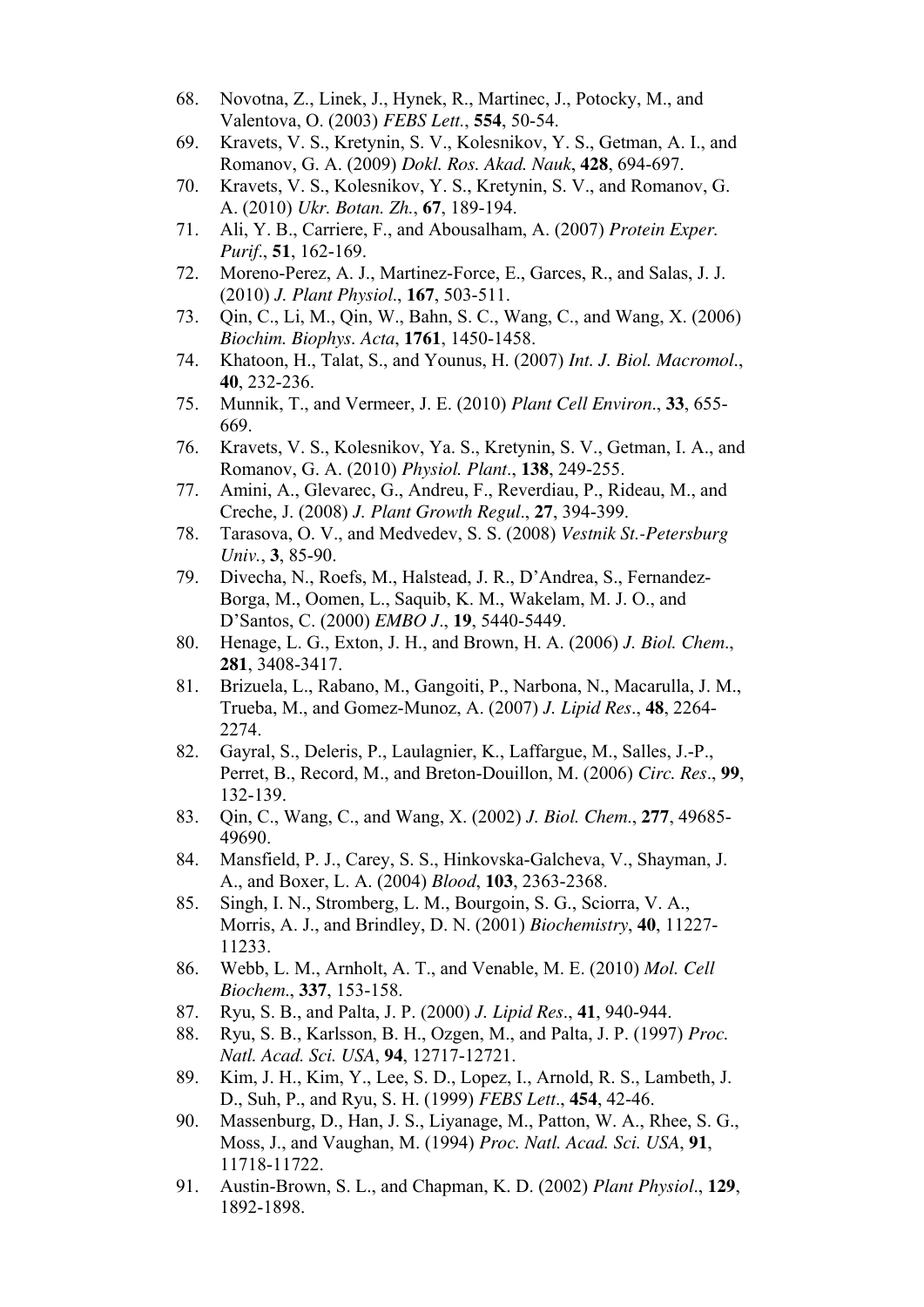- 92. Karlsson, R., Pedersen, E. D., Wang, Z., and Brakebusch, C. (2009) *Biochim. Biophys. Acta*, **1796**, 91-98.
- 93. Min, D. S., and Exton, J. H. (1998) *Biochem. Biophys. Res. Commun*., **248**, 533-537.
- 94. Hodgkin, M. N., Clark, J. M., Rose, S., Saquib, K., and Wakelam, M. J. O. (1999) *Biochem. J*., **339**, 87-93.
- 95. Subra, C., Grand, D., Laulagnier, K., Stella, A., Lambeau, G., Paillasse, M., De Medina, P., Monsarrat, B., Perret, B., Silvente-Poirot, S., Poirot, M., and Record, M. (2010) *J. Lipid Res*., **51**, 2105- 2120.
- 96. Salvador, G. A., and Giusto, N. M. (2006) *Exper. Eye Res*., **83**, 202- 211.
- 97. Everett, P. B., and Senogles, S. E. (2010) *J. Neurochem*., **112**, 963- 971.
- 98. Momboisse, F., Lonchamp, E., Calco, V., Ceridono, M., Vitale, N., Bader, M. F., and Gasman, S. J. (2009) *Cell. Sci*., **122**, 798-806.
- 99. Yoon, M. S., Cho, C. H., Lee, K. S., and Han, J. S. (2006) *Biochem. Biophys. Res. Commun*., **347**, 594-600.
- 100. Yamazaki, M., Zhang, Y., Watanabe, H., Yokozeki, T., Ohno, S., Kaibuchi, K., Shibata, H., Mukai, H., Ono, Y., Frohman, M. A., and Kanaho, Y. (1999) *J. Biol. Chem*., **274**, 6035-6038.
- 101. Walker, S., Wu, W., Cerione, R. A., and Brown, H. A. (2000) *J. Biol. Chem*., **275**, 15665-15668.
- 102. Cai, S., and Exton, J. (2001) *Biochem. J.*, **355**, 799-785.
- 103. Genth, H., Schmidt, M., Gerhard, R., Aktories, K., and Just, I. (2003) *Biochem. Biophys. Res. Commun*., **302**, 127-132.
- 104. Ljubicic, S., Bezzi, P., Vitale, N., and Regazzi, R. (2009) *PLoS ONE*, **4**, 1-10.
- 105. Corrotte, M., Nyguyen, A. P., Harlay, M. L., Vitale, N., Bader, M. F., and Grant, N. G. (2010) *J. Immunol*., **185**, 2942-2950.
- 106. Xu, L., Frankel, P., Jackson, D., Rotunda, T., Boshans, R. L., D'Souza-Schorey, C., and Foster, D. A. (2003) *Mol. Cell. Biol*., **23**, 645-654.
- 107. Vitale, N., Mawet, J., Camonis, J., Regazzi, R., Bader, M. F., and Chasserot-Golaz, S. (2005) *J. Biol. Chem*., **280**, 29921-29928.
- 108. Hiroyama, M., and Exton, J. H. (2005) *J. Cell Biochem*., **95**, 149-164.
- 109. Begle, A., Tryoen-Toth, P., de Barry, J., Bader, M. F., and [Vitale, N](http://www.ncbi.nlm.nih.gov/pubmed?term=%22Vitale%20N%22%5BAuthor%5D). (2009) *J. Biol. Chem*., **284**, 4836-4845.
- 110. Garcia, A., Zheng, Y., Zhao, C., Toschi, A., Fan, J., Shraibman, N., Brown, H. A., Bar-Sagi, D., Foster, D. A., and Arbiser, J. L. (2008) *Clin. Cancer Res*., **14**, 4267-4274.
- 111. Mitchell, R., Robertson, D. N., Holland, P. J., Collins, D., Lutz, E. M., and Johnson, M. S. (2003) *J. Biol. Chem.*, **278**, 33818-33830.
- 112. Perez-Mansilla, B., Ha, V. L., Justin, N., Wilkins, A. J., Carpenter, C. L., and Thomas, G. M. H. (2006) *Biochim. Biophys. Acta*, **1761**, 1429- 1442.
- 113. Ma, W.-N., Park, S.-Y., and Han, J.-S. (2010) *Exp. Mol. Medic*., **42**, 456-464.
- 114. Muralidharan-Chari, V., Clancy, J., Plou, C., Romao, M., Chavrier, P., Raposo, G., and D'Souza-Schorey, C. (2009) *Curr. Biol*., **19**, 1875- 1885.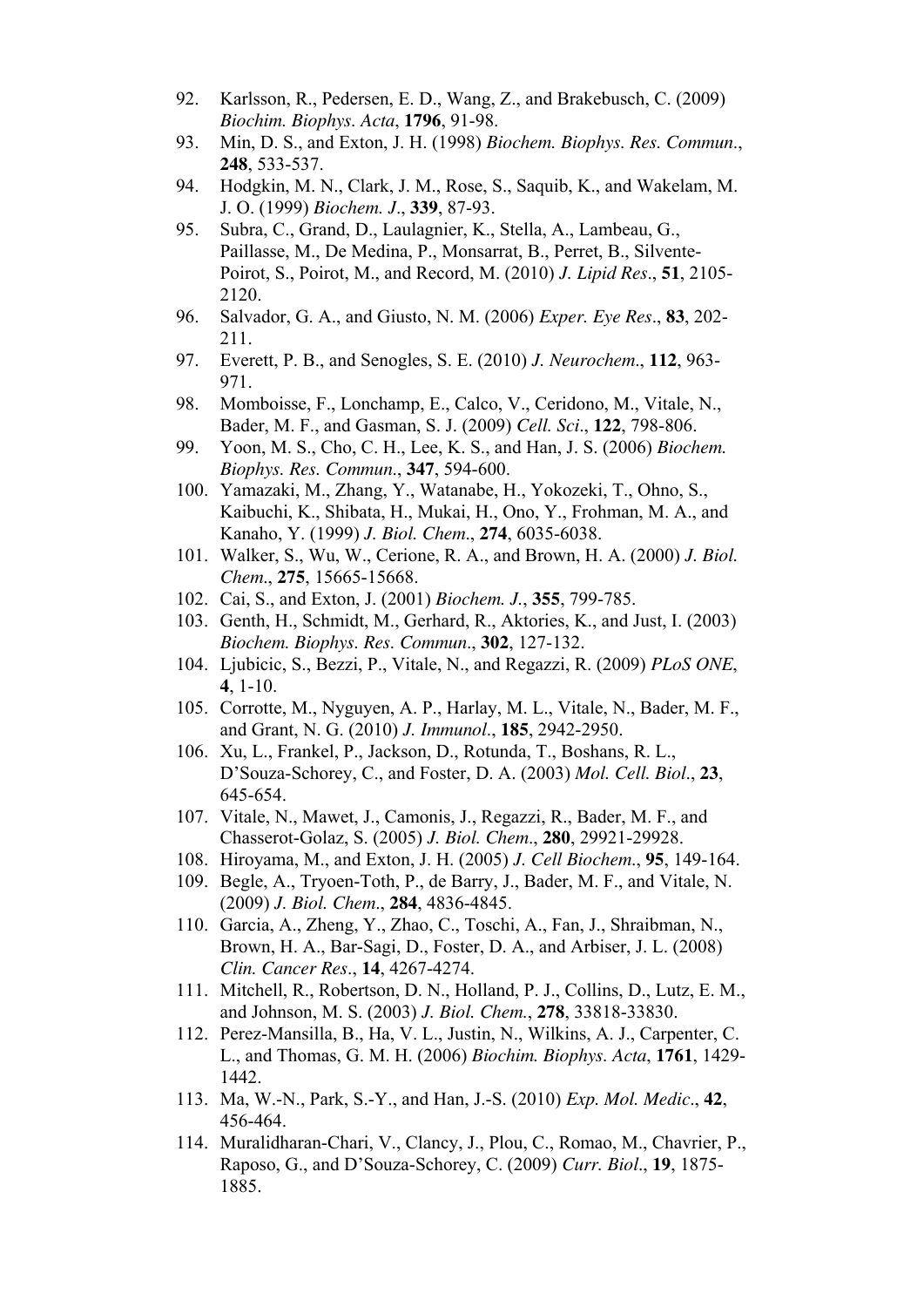- 115. El Azreq, M. A., Garceau, V., Harbour, D., Pivot-Pajot, C., and Bourgoin, S. G. (2010) *J. Immunol*., **184**, 637-649.
- 116. Bach, A. S., Enjalbert, S., Comunale, F., Bodin, S., Vitale, N., Charrasse, S., and Gauthier-Rouviere, C. (2010) *Mol. Biol. Cell*., **21**, 2412-2424.
- 117. Zhang, G. F., Patton, W. A., Lee, F. J., Liyanage, M., Han, J. S., Rhee, S. G., Moss, J., and Vaughan, M. (1995) *J. Biol. Chem*., **270**, 21-24.
- 118. Liang, J. O., Sung, T. C., Morris, A. J., Frohman, M. A., and Kornfeld, S. (1997) *J. Biol. Chem*., **272**, 33001-33008.
- 119. Du, G., Altshuller, Y. M., Kim, Y., Han, J. M., Ryu, S. H., Morris, A. J., and Frohman, M. A. (2000) *Mol. Biol. Cell*, **11**, 4359-4368.
- 120. Xie, Z., Ho, W. T., Spellman, R., Cai, S., and Exton, J. H. (2002) *J. Biol. Chem*., **277**, 11979-11986.
- 121. Ushio-Fukai, M., Alexander, R. W., Akers, M., Lyons, P. R., Lassegue, B., and Griendling, K. K. (1999) *Mol. Pharmacol*., **55**, 142- 149.
- 122. Le Stunff, H., Dokhac, L., Bourgoin, S., Bader, M. F., and Harbon, S. (2000) *Biochem. J*., **352**, 491-499.
- 123. Preininger, A. M., Henage, L. G., Oldham, W. M., Yoon, E. J., Hamm, H. E., and Brown, H. A. (2006) *Mol. Pharmacol*., **70**, 311- 318.
- 124. Lein, W., and Saalbach, G. (2001) *Biochim. Biophys. Acta*, **1530**, 172- 183.
- 125. Ubersax, J. A., and Ferrell, J. E. (2007) *Nature Rev. Mol. Cell Biol.*, **8**, 530-541.
- 126. Lee, H. K., Yeo, S., Kim, J. S., Lee, J. G., Bae, Y. S., Lee, C., and Baek, S. H. (2010) *Mol. Pharmacol*., **78**, 478-485.
- 127. Fedina, E. O., Karimova, F. G., and Tarchevsky, I. A. (2006) *Biochemistry (Moscow)*, **71**, 423-429.
- 128. Shemon, A. N., Sluyter, R., and Wiley, J. S. (2007) *Immunol. Cell Biol*., **85**, 68-72.
- 129. Eldar, H., Ben-Av, P., Schmidt, U. S., Livneh, E., and Liscovitch, M. (1993) *J. Biol. Chem*., **268**, 12560-12564.
- 130. Jin, J. K., Kim, N. H., Lee, Y. J., Kim, Y. S., Choi, E. K., Kozlowski, P. B., Park, M. H., Kim, H. S., and Min, D. S. (2006) *Neurosci. Lett*., **407**, 263-267.
- 131. Meacci, E., Nuti, F., Catarzi, S., Vasta, V., Donati, C., Bourgoin, S., Bruni, P., Moss, J., and Vaughan, M. (2003) *Biochemistry*, **42**, 284- 292.
- 132. Gorshkova, I., He, D., Berdyshev, E., Usatuyk, P., Burns, M., Kalari, S., Zhao, Y., Pendyala, S., Garcia, J. G., Pyne, N. J., Brindley, D. N., and Natarajan, V. (2008) *J. Biol. Chem*., **283**, 11794-11806.
- 133. Mwanjewe, J., Spitaler, M., Ebner, M., Windegger, M., Geiger, M., Kampfer, S., Hofmann, J., Uberall, F., and Grunicke, H. H. (2001) *Biochem. J*., **359**, 211-217.
- 134. Parmentier, J.-H., Pavicevic, Z., and Malik, K. U. (2006) *Am. J. Physiol. Heart Circ. Physiol*., **290**, 46-54.
- 135. Hu, T., and Exton, J. H. (2004) *J. Biol. Chem*., **279**, 35702-35708.
- 136. Chen, J.-S., and Exton, J. H. (2004) *J. Biol. Chem*., **279**, 22076-22083.
- 137. Chae, Y. C., Kim, K. L., Ha, S. H., Kim, J., Suh, P.-G., and Ryu, S.-H. (2010) *Mol. Cell. Biol*., **30**, 5086-5098.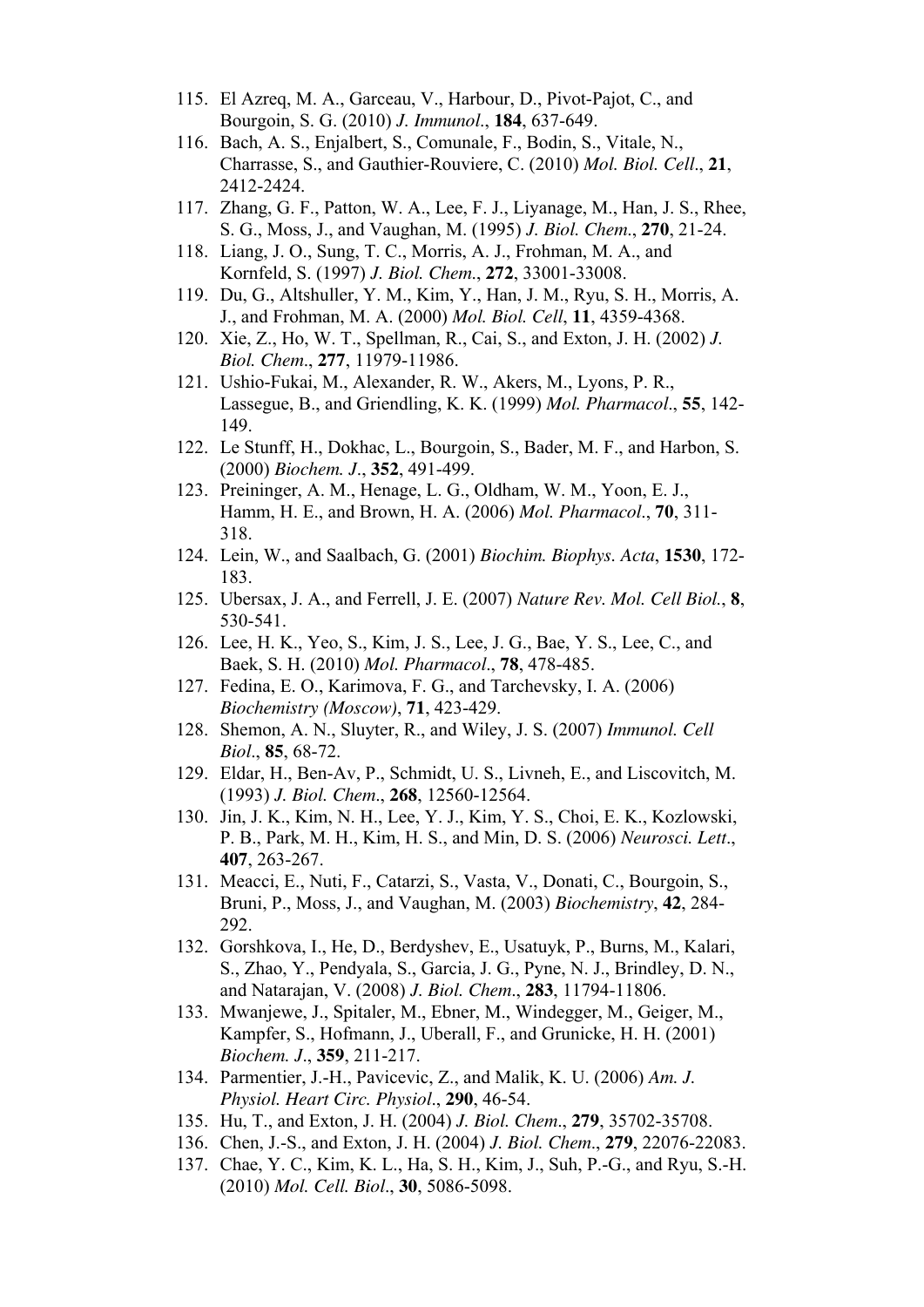- 138. Chen, J. S., and Exton, J. H. (2005) *Biochem. Biophys. Res. Commun*., **333**, 1322-1326.
- 139. Kim, S., Choi, M. S., and Choi, M.-U. (2005) *Exp. Mol. Medic*., **37**, 418-426.
- 140. Min, D. S., Kim, E., and Exton, J. (1998) *J. Biol. Chem*., **273**, 29986- 29994.
- 141. Hu, T., and Exton, J. H. (2003) *J. Biol. Chem*., **278**, 2348-2355.
- 142. Han, J. M., Kim, Y., Lee, J. S., Lee, C. S., Lee, B. D., Ohba, M., Kuroki, T., Suh, P.-G., and Ryu, S. H. (2002) *Mol. Biol. Cell*, **13**, 3976-3988.
- 143. Banno, Y., Nemoto, S., Murakami, M., Kimura, M., Ueno, Y., Ohguchi, K., Hara, A., Okano, Y., Kitade, Y., Onozuka, M., Murate, T., and Nozawa, Y. (2008) *J. Neurochem*., **104**, 1372-1386.
- 144. Martinson, E. A., Scheible, S., and Presek, P. (1994) *Cell Mol. Biol*., **40**, 627-634.
- 145. Choi, W. S., Hiragun, T., Lee, J. H., Kim, Y. M., Kim, H. P., Chahdi, A., Her, E., Han, J. W., and Beaven, M. A. (2004) *Mol. Cell. Biol*., **24**, 6980-6992.
- 146. Ho, W.-T., Xie, Z., Zhao, Z. J., and Exton, J. H. (2005) *Cell. Signal*., **17**, 691-699.
- 147. Kim, Y.-R., Byun, H. S., Won, M., Park, K. A., Kim, J. M., Choi, B. L., Lee, H., Hong, J. H., Park, J., Seok, J. H., Kim, D. W., Shong, M., Park, S.-K., and Hur, G. M. (2008) *BMC Cancer*, **8**, 1-11.
- 148. Xu, L., Shen, Y., Joseph, T., Bryant, A., Luo, J. Q., Frankel, P., Rotunda, T., and Foster, D. A. (2000) *Biochem. Biophys. Res. Commun*., **273**, 77-83.
- 149. Hui, L., Zheng, Y., Yan, Y., Bargonetti, J., and Foster, D. A. (2006) *Oncogene*, **25**, 7305-7310.
- 150. Henkels, K. M., Peng, H.-J., Frondorf, K., and Gomez-Cambronero, J. (2010) *Mol. Cell. Biol*., **30**, 2251-2263.
- 151. Henkels, K. M., Short, S., Peng, H.-J., Di Fulvio, M., and Gomez-Cambronero, J. (2009) *Biochem. Biophys. Res. Commun*., **389**, 224- 228.
- 152. Foster, D. A. (2009) *Biochim. Biophys. Acta*, **1791**, 949-955.
- 153. Su, W., Chen, Q., and Frohman, M. A. (2009) *Future Oncol*., **5**, 1477- 1486.
- 154. Kang, D. W., Min, G., Park, D. Y., Hong, K. W., and Min, D. S. (2010) *Exper. Mol. Med*., **42**, 555-564.
- 155. Ahn, B.-H., Min, G., Bae, Y.-S., and Min, D. S. (2006) *Exper. Mol. Med*., **38**, 55-62.
- 156. Lee, H. Y., Jung, H., Jang, I. H., Suh, P.-G., and Ryu, S. H. (2008) *Cell. Signal*., **20**, 1787-1794.
- 157. Zeniou-Meyer, M., Liu, Y., Begle, A., Olanish, M., Hanauer, A., Becherer, U., Rettig, J., Bader, M. F., and Vitale, N. (2008) *Proc. Natl. Acad. Sci. USA*, **105**, 8434-8439.
- 158. Kim, J. H., Park, J. M., Yea, K., Kim, H. W., Suh, P. G., and Ryu, S. H. (2010) *PLoS One*, **5**, 1-13.
- 159. Schmidt, M., Vob, M., Oude Weernink, P. A., Wetzel, J., Amano, M., Kaibuchi, K., and Jakobs, K. H. (1999) *J. Biol. Chem*., **274**, 14648- 14654.
- 160. Di Fulvio, M., Frondorf, K., and Gomez-Cambronero, J. (2008) *Cell. Signal*., **20**, 176-185.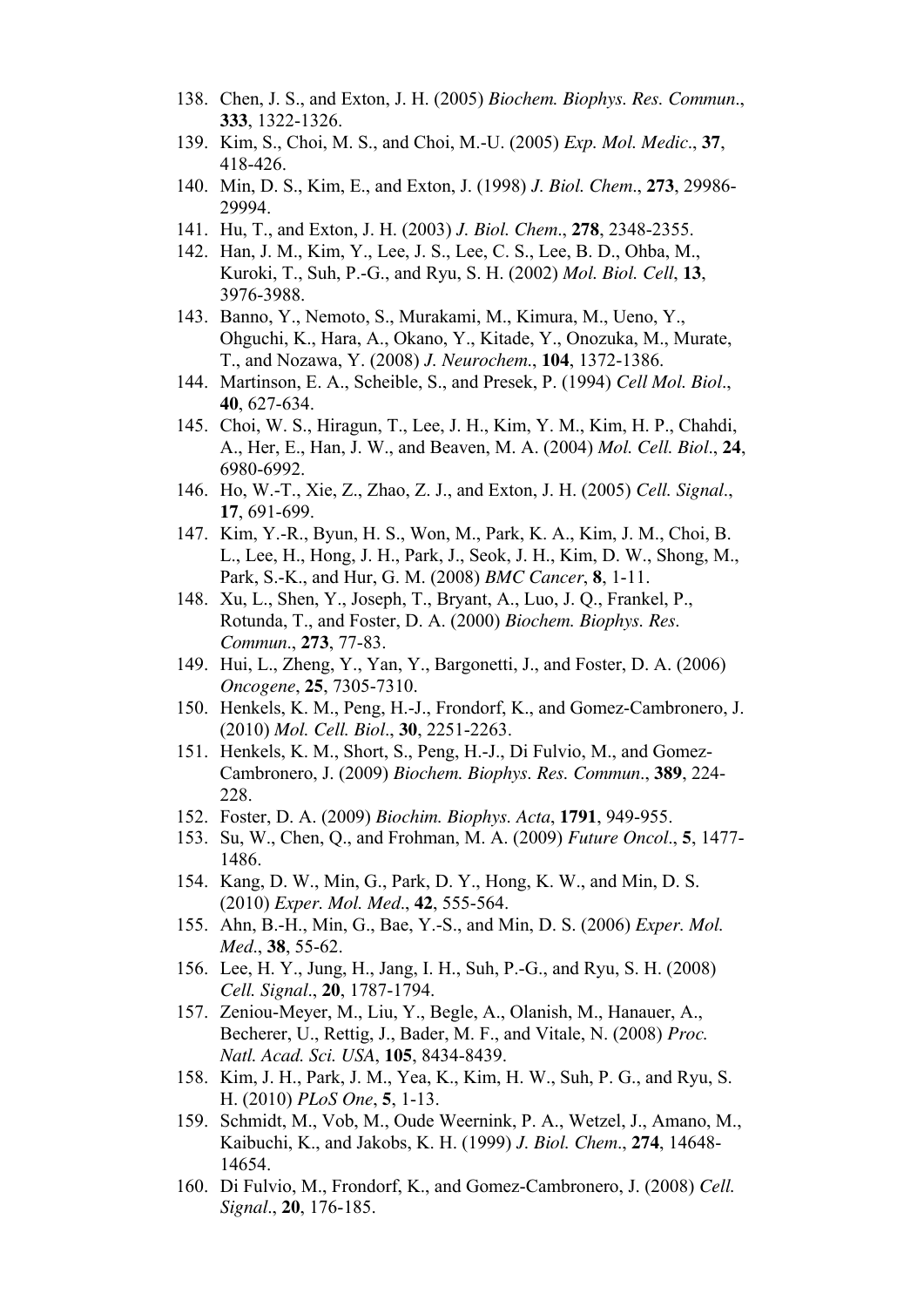- 161. Jang, M. J., Lee, M. J., Park, H. Y., Bae, Y. S., Min, D. S., Ryu, S. H., and Kwak, J. Y. (2004) *Exper. Mol. Med.*, **36**, 172-178.
- 162. Patel, S., Djerdjouri, B., Raoul-Des-Essarts, Y., Dang, P. M.-C., El-Benna, J., and Perianin, A. (2010) *J. Biol. Chem*., **285**, 32055-32063.
- 163. Paruch, S., El-Benna, J., Djerdjouri, B., Marullo, S., and Perianin, A. (2006) *FASEB J.*, **20**, 142-144.
- 164. Varadharaj, S., Steinhour, E., Hunter, M. G., Watkins, T., Baran, C. P., Magalang, U., Kuppusamy, P., Zweier, J. L., Marsh, C. B., Natarajan, V., and Parinandi, N. L. (2006) *Cell. Signal*., **18**, 1396- 1407.
- 165. Wakelam, M. J. O., McNee, G. S., and Rudge, S. A. (2010) *Adv. Enzyme Regul*., **50**, 57-61.
- 166. Lee, S., Park, J. B., Kim, J. H., Kim, Y., Kim, J. H., Shin, K. J., Lee, J. S., Ha, S. H., Suh, P. G., and Ryu, S. H. (2001) *J. Biol. Chem*., **276**, 28252-28260.
- 167. Park, J. B., Kim, J. H., Kim, Y., Ha, S. H., Kim, J. H., Yoo, J., Du, G., Frohman, M. A., Suh, P., and Ryu, S. H. (2000) *J. Biol. Chem*., **275**, 21295-21301.
- 168. Han, L., Stope, M. B., de Jesus, M. L., Oude Weernink, P. A., Urban, M., Wieland, T., Rosskopf, D., Mizuno, K., Jakobs, K. H., and Schmidt, M. (2007) *EMBO J.*, **26**, 4189-4202.
- 169. Banno, Y., Fujita, H., Ono, Y., Nakashima, S., Ito, Y., Kuzumaki, N., and Nozawa, Y. (1999) *J. Biol. Chem*., **274**, 27385-27391.
- 170. Steed, P. M., Nager, S., and Wennogle, L. P. (1996) *Biochem. J*., **35**, 5229-5237.
- 171. Lukowski, S., Lecomte, M. C., Mira, J. P., Marin, P., Gautero, H., Russomarie, F., and Geny, B. (1996) *J. Biol. Chem*., **271**, 24164- 24171.
- 172. Lukowski, S., Mira, J. P., Zachowski, A., and Geny, B. (1998) *Biochem. Biophys. Res. Commun*., **248**, 278-284.
- 173. Chae, C., Lee, S., Lee, H. Y., Heo, K., Kim, J. H., Kim, J. H., Suh, P. G., and Ryu, S. H. (2005) *J. Biol. Chem.*, **280**, 3723-3730.
- 174. Pejchar, P., Pleskot, R., Schwarzerova, K., Martinec, J., Valentova, O., and Novotna, Z. (2008) *Cell Biol. Int.*, **32**, 554-556.
- 175. Kabachevskaya, E. M., Liakhnovich, G. V., and Volotovski, I. D. (2004) *Fiziol. Rast.*, **51**, 855-859.
- 176. Kabachevskaya, E. M., Liakhnovich, G. V., Kisel, M. A., and Volotovski, I. D. (2008) *J. Plant Physiol.*, **164**, 108-110.
- 177. Liscovitch, M., Czarny, M., Flucci, G., and Tang, X. (2000) *Biochem. J*., **345**, 401-415.
- 178. Garrido, J. L., Wheeler, D., Vega, L. L., Friedman, P. A., and Romero, G. (2009) *Mol. Endocrinol*., **23**, 2048-2059.
- 179. Brandenburg, L. O., Konrad, M., Wruck, C., Koch, T., Pufe, T., and Lucius, R. (2008) *Neurosciences*, **156**, 266-276.
- 180. Brandenburg, L. O., Seyferth, S., Wruck, C. J., Koch, T., Rosenstiel, P., Lucius, R., and Pufe, T. (2009) *Mol. Membr. Biol*., **26**, 371-383.
- 181. Zhang, W., Qin, C., Zhao, J., and Wang, X. (2004) *Proc. Natl. Acad. Sci. USA*, **101**, 9508-9513.
- 182. Fan, L., Zheng, S., and Wang, X. (1997) *Plant Cell*, **9**, 2183-2196.
- 183. Sang, Y., Zheng, S., Li, W., Huang, B., and Wang, X. (2001) *Plant J*., **28**, 135-144.
- 184. Li, G., and Xue, H.-W. (2007) *Plant Cell*, **19**, 281-295.